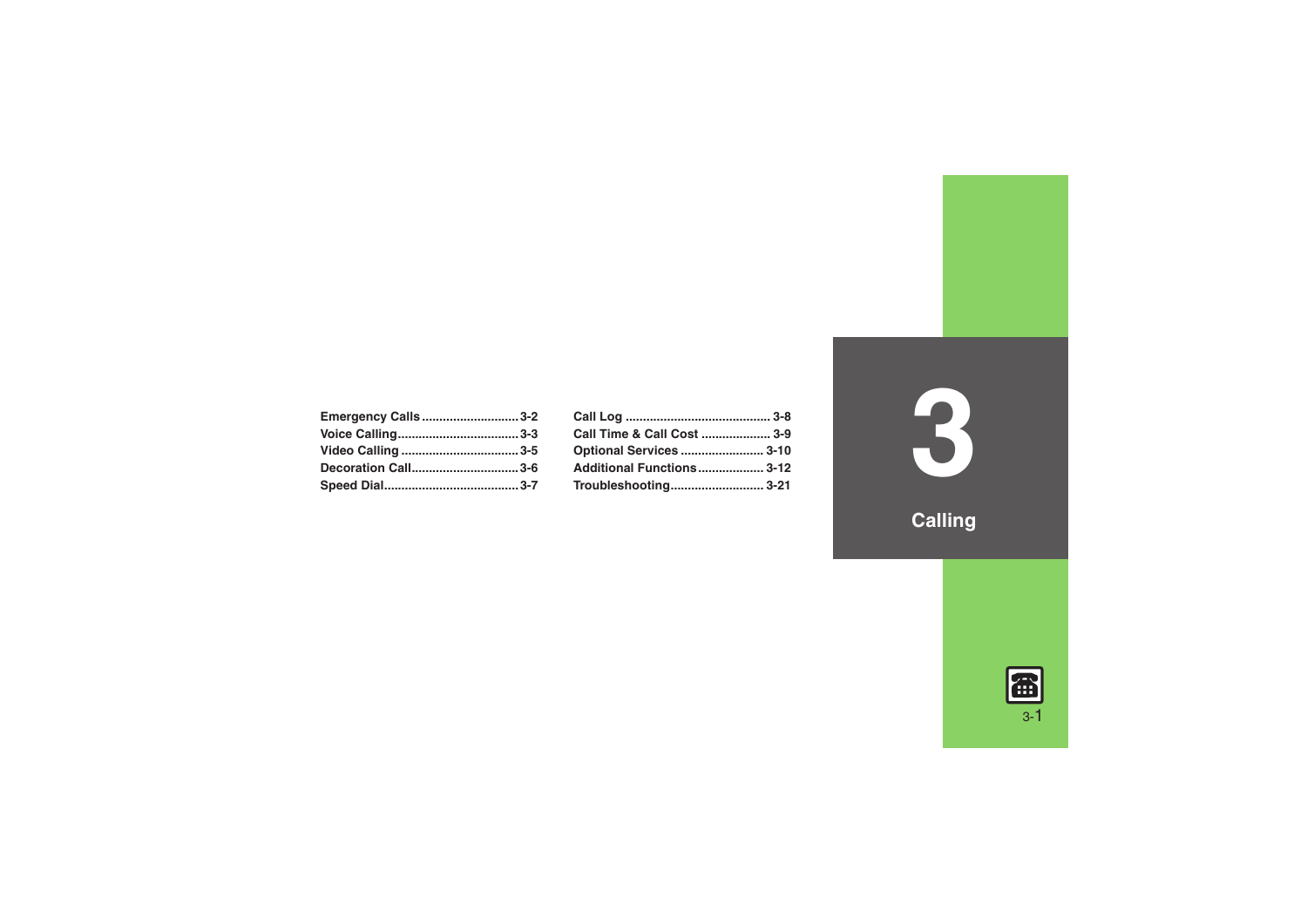### <span id="page-1-0"></span>**Emergency Calls**

Your location is automatically reported to the corresponding agency (police, etc.) when you place emergency calls (110, 119 or 118) with SoftBank 3G handsets. (Emergency Location Report)

- 831SH s reports Location Information based on positioning signals from radio stations.
- . Registration/transmission fees do not apply.
- . Positioning accuracy is affected by location/signal conditions. Always provide your location and purpose on the phone.
- . Location Information is not reported when emergency calls are placed without Caller ID (such as when the number is prefixed with *184*). However, the corresponding agency may obtain your Location Information in a life threatening situation.
- . Location Information is not reported during international roaming.

#### **Handset Restrictions & Emergency Calls**

Emergency calls are possible even while some handset restrictions are active.

| <b>Active Restriction</b> | <b>Emergency Calls</b> |
|---------------------------|------------------------|
| <b>Max Cost</b>           |                        |
| <b>Function Lock</b>      | Possible               |
| <b>Outgoing Calls</b>     |                        |
| <b>Offline Mode</b>       |                        |
| <b>Keypad Lock</b>        | Restricted             |
| <b>PIN Entry</b>          |                        |

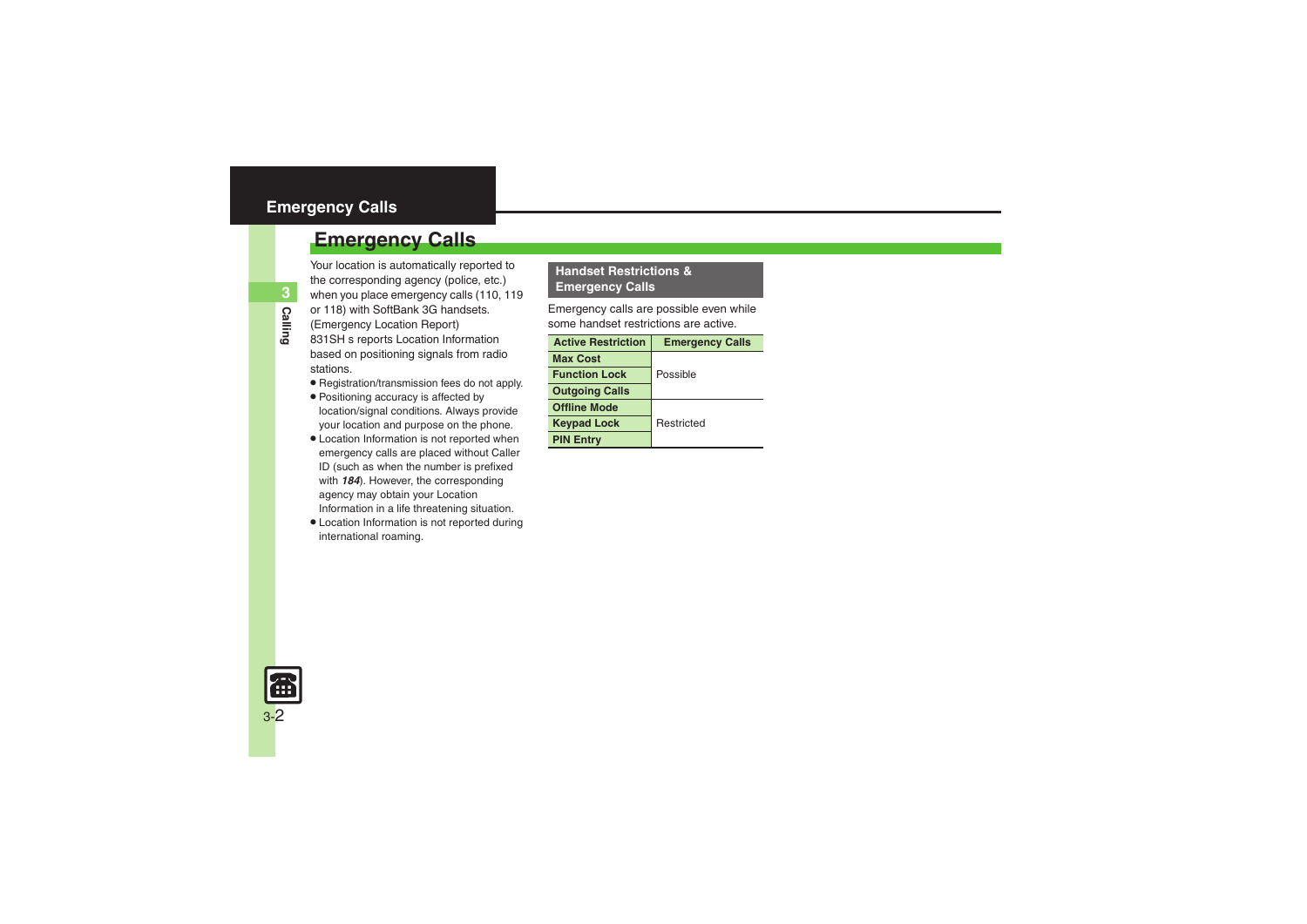## <span id="page-2-1"></span>**Voice Calling**

#### <span id="page-2-2"></span>**Answering a Voice Call**

Incoming Call window opens for a call.



**<b>a**  $\blacktriangleright$  Call ends

**Muting Ringer Temporarily When a call arrives,**  )**Earpiece Volume During a call, ② or QD After Calls to/from Unsaved Numbers• Save to Phone Book confirmation appears.** 



- 1**Enter phone number with area code**
	- $\bullet$  To correct entry, use  $\bullet$  to place cursor under the digit and press  $\boxed{\mathbb{R}^3}$ . To delete the digits above and after the cursor, Long Press <u>≅</u>5.



. Wait for connection.





**Specifying Line in Dual Mode** After **0**, ● **→** Select Line(Voice) →  $\overline{\bullet}$   $\overline{\bullet}$  Select line  $\overline{\bullet}$   $\overline{\bullet}$ 



<span id="page-2-0"></span>**Placing an International Call**

### **Advanced**

 $\mathbf 0$ 

 $\boldsymbol{\Theta}$ 

- b **• [Rejecting calls](#page-11-1) • [Placing calls on hold](#page-11-2) • [Answering with Headphones](#page-11-3) ([P.3-12](#page-11-1))** 
	- ([Adjusting Earpiece Volume](#page-12-0) ([Sending/blocking Caller ID](#page-12-1) (**[P.3-13](#page-12-1)**)
	- **[Muting Microphone](#page-13-0) C** [Recording caller voice](#page-13-1) C [Opening messages](#page-13-2) (And more on [P.3-14](#page-13-0))
	- ([Answering Voice Calls automatically when using Headphones](#page-19-0) (**[P.3-20](#page-19-0)**)

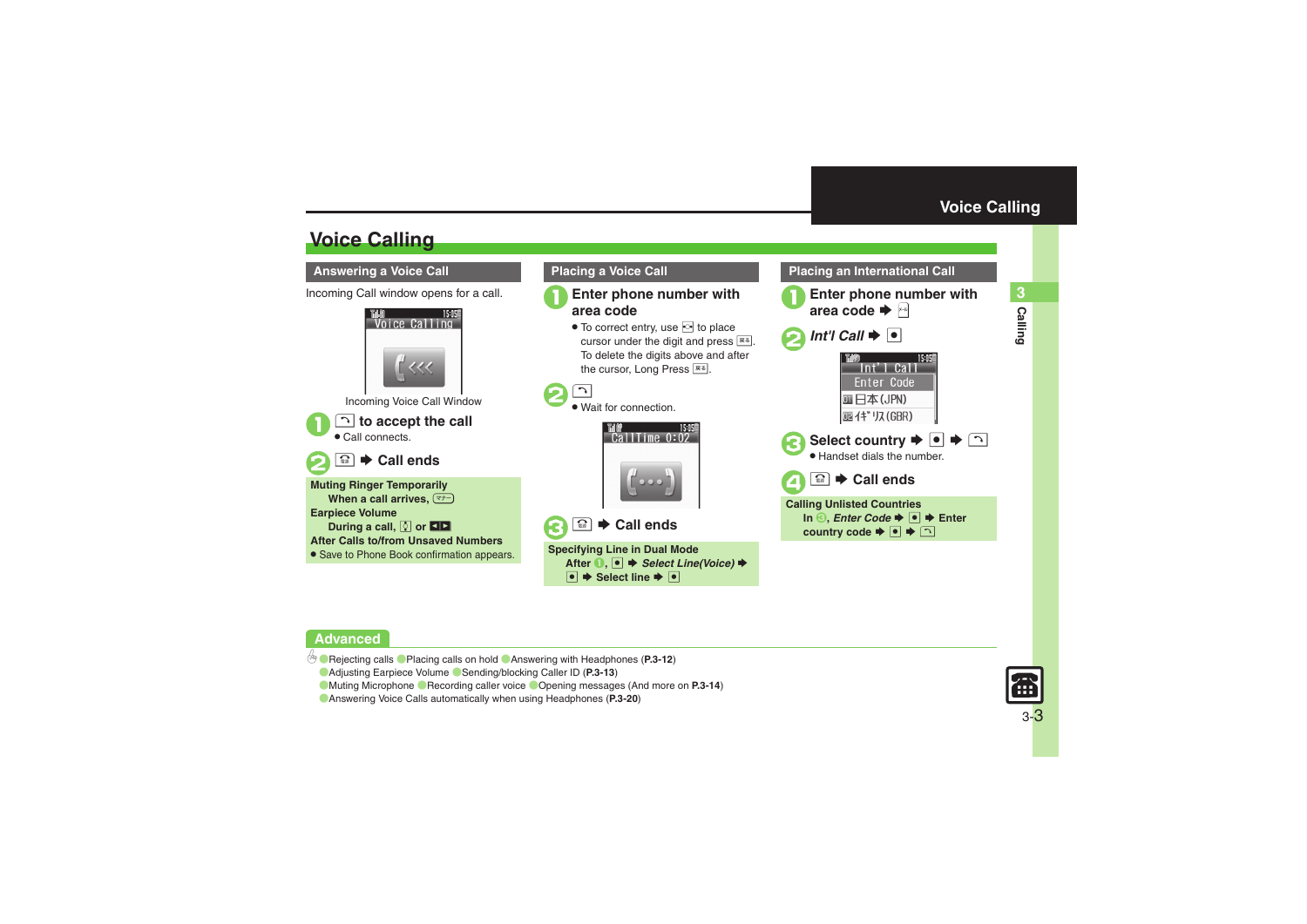#### **Voice Calling**

#### **Placing Calls while Abroad**

See below to place a call to Japan from abroad. Apply for Global Roaming beforehand. See SoftBank Mobile Website for details: http://mb.softbank.jp/en/global\_services/ Access roaming area/rate information or print it out to carry with you while traveling abroad.

**Enter phone number with** area code  $\blacktriangleright$   $\boxdot$ 

2*Int'l Call* <sup>S</sup> % <sup>S</sup> 日本(JPN) S $\blacktriangleright$  0  $\blacktriangleright$  0

. Handset dials the number.

### $\overline{\mathbb{C}}$   $\blacktriangleright$  Call ends

#### **Calling SoftBank Handsets**

- In  $\Theta$ , always select  $H$ 本(JPN).
- **Calling Landlines & Mobiles within the Same Country**
- . Perform steps in "Placing a Voice Call" on **[P.3-3](#page-2-1)**.

#### **Calls Overseas**

. Calling may not be possible outside Japan. Connections depend on available network, signal strength, and handset settings.

#### **Advanced**



3-4

0([Recording caller messages](#page-11-4) ([Changing ring time](#page-11-5) ([Sampling outgoing message](#page-11-6) ([Muting Earpiece](#page-11-7) (**[P.3-12](#page-11-7)**) **C**[Placing calls by entering country code directly](#page-12-2) **C**[Adding a country code automatically when placing calls](#page-12-3) **C[Adding/changing/deleting country codes](#page-12-4)** (And more on **[P.3-13](#page-12-4)**)

#### **Answer Phone**

Record caller messages on handset. Answer Phone cannot be used when handset is off or out-of-range. Use Voicemail to record caller messages when Answer Phone is not available.





**Canceling Answer Phone E&** (Long) **Answering Calls while Recording** ন

No message will be recorded.

展る **Select record**  $\rightarrow \bullet$  Playback stops automatically at the end of message. [ **Playback Operations Playing Messages Deleting All Records** After **0**,  $\boxdot \blacklozenge$  *Delete All*  $\blacklozenge$   $\blacklozenge$  **Enter Handset Code**  $\rightarrow \blacksquare$   $\rightarrow$  *Yes*  $\rightarrow \blacksquare$ **Volume Control** $\circ$  or **EID Replay/Skip Backward Stop b Skip Forward dec Delete** $P \Rightarrow Yes \Rightarrow \Box$ 

**Loudspeaker On/Off**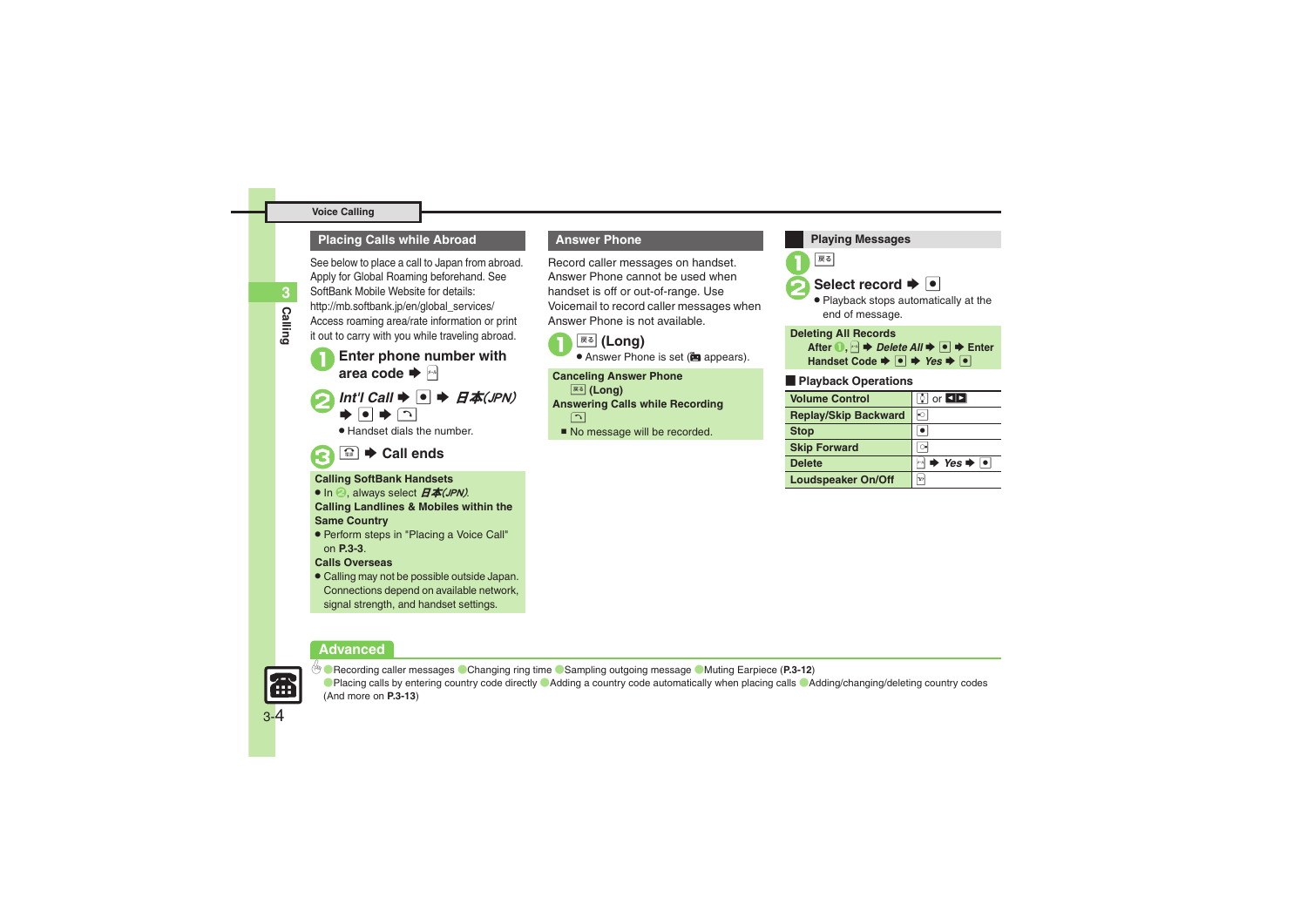**Calling 3**

Calling

## **Video Calling**

View the other party's image or send an Outgoing Image to compatible handsets. Handle Video Calls like Voice Calls. This page describes functions/operations unique to Video Call.

#### **Window Description**



#### **Important Video Call Usage Notes**

- If both parties are using handset models without internal cameras, Video Call cannot be used as intended.
- If both parties are not using the same Video Call system, call may be interrupted. (Video Call charges apply.)
- . Video Calls cannot be placed while TV is active.

### **Advanced**

b ([Answering Video Calls automatically](#page-11-8) (And more on **[P.3-12](#page-11-8)**)

([Adjusting Outgoing Image brightness](#page-13-3) (**[P.3-14](#page-13-3)**)

O[Sending External Camera image when initiating Video Calls](#page-19-1) O[Disabling Loudspeaker for Video Calls](#page-19-2) O[Muting Microphone when initiating Video Calls](#page-19-3) (And more on **[P.3-20](#page-19-1)**)

Incoming Call window opens for a call.

Video Calling

 $15.05E$ 

**Answering a Video Call**

Incoming Video Call Window

**Answering with External Camera Image [Incoming Video Call Window]** ● ◆

**B** 

 $\overline{\bullet}$ 

 $\overline{\phantom{a}}$ 

 $\rightarrow$  *Help*  $\rightarrow$  **O** 

! **to accept the call** . Alternative Image is sent. (Video Call charges apply to the caller.)

**<u><sup>■</sup></u>**  $\bullet$  **Call ends** 

[ **Engaged Video Call Operations**

 $\mathbf 0$ 

 $\boldsymbol{\Theta}$ 

 $No \rightarrow \lceil \bullet \rceil$ 

**Toggle Outgoing Image**

**Toggle View**

**Open Help**



#### <span id="page-4-0"></span>**Placing a Video Call**





. Call is accepted and image appears.



**Specifying Line in Dual Mode After ●, Select Line(Video) → ● Select line**  $\blacktriangleright$  **<sup>O</sup>**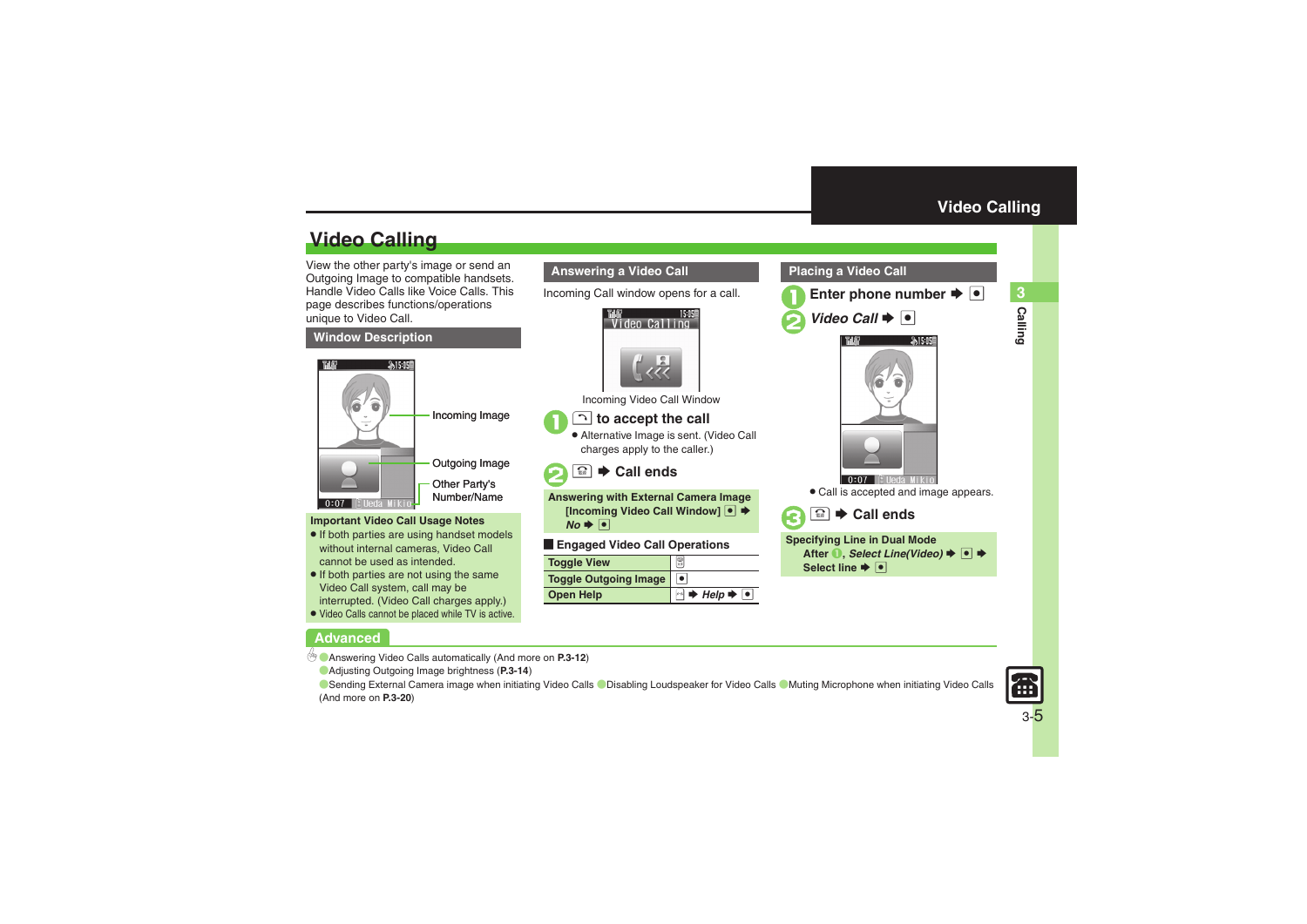### <span id="page-5-0"></span>**Decoration Call**

### **Decoration Call**

Show decorative message in incoming call windows on recipient's handset.

- . Available without a separate contract.
- . Recipient's handset must be Decoration Call-compatible.
- Charges apply to the caller when Decoration Call is placed successfully.

#### **Answering a Decoration Call**

Incoming Call window opens for a call.



Incoming Decoration Call Window

If Softkeys do not appear, handle incoming Decoration Call like any other call.





Call connects.



 Open/save Decoration Call files from received call records.

#### **Note**

• Decoration Call file may not play depending on recipient handset settings.

Follow these steps to place a Decoration Call by entering a phone number.







*Deco. Call Folder*  $\rightarrow$  <sup>●</sup>  $\rightarrow$ Select file  $\blacktriangleright$   $|\bullet|$ 

 $\bullet$  To check selected file, press  $\boxed{\mathbb{F}}$ .







### **Placing a Decoration Call <b>Placing Your First Decoration Call**

- A confirmation appears. Follow onscreen instructions.
	- To show confirmation next time as well, press  $\mathbb{F}$  ( $\Box$ ).

#### **Placing Decoration Video Calls**

```
After \bigcirc, Call Type \bigcirc \bigcirc \bigcirc \bigcirc Video
 Call \Rightarrow \bullet \Rightarrow \circ
```
**Advanced**



© [Creating Decoration Call files](#page-14-0) ([Editing Decoration Call files](#page-14-1) ([Saving received Decoration Call files](#page-14-2) (Restricting incoming/outgoing Decoration Calls ([Hiding incoming Decoration Call window](#page-14-4) ([Using mobile camera to create Decoration Call files](#page-14-5) ([Showing options upon Decoration Call failure](#page-14-6) (**[P.3-15](#page-14-0)**)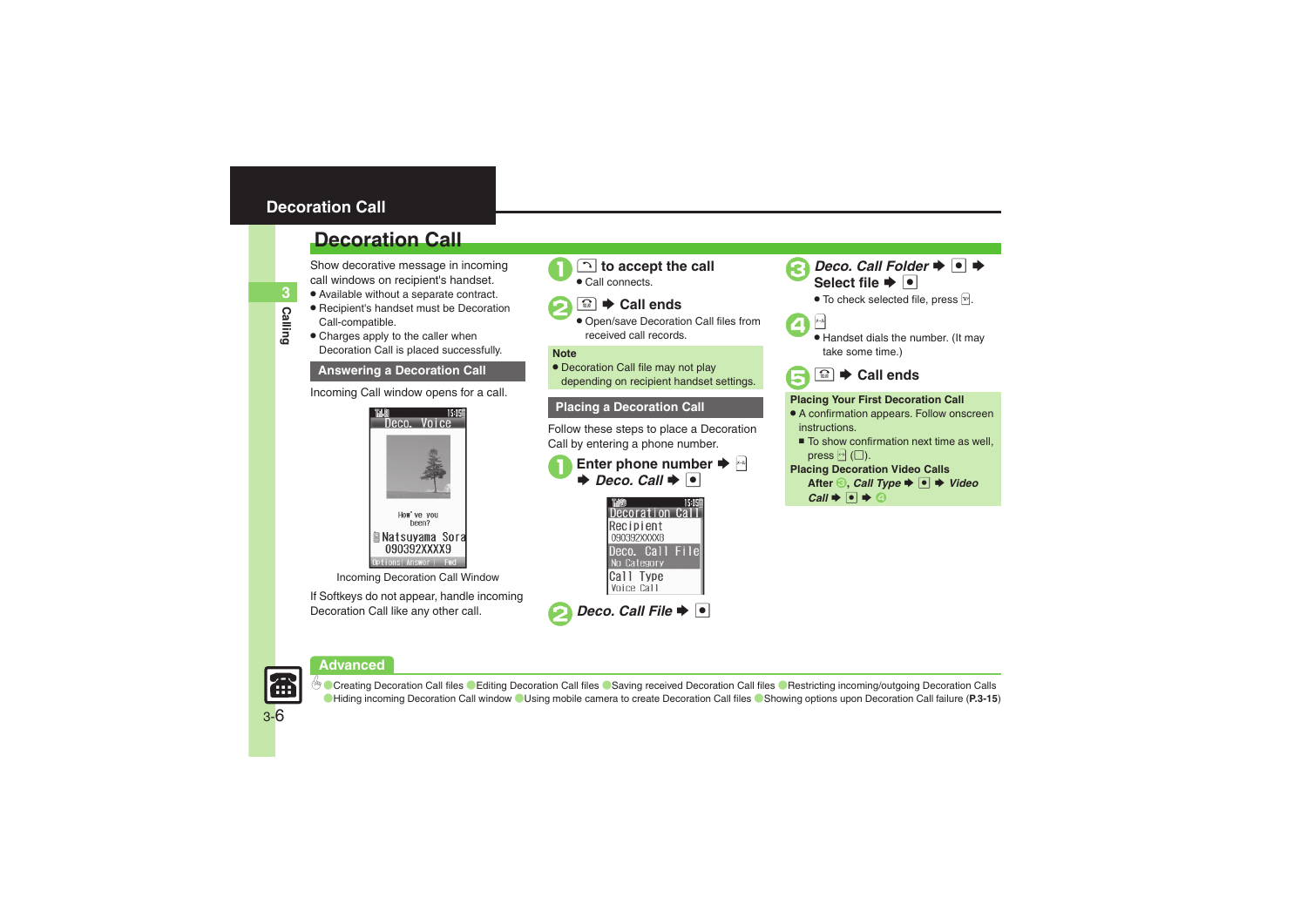**Calling 3**

**Calling** 

## **Speed Dial**

**Saving Phone Numbers**

Save phone numbers to Speed Dial/Mail list for easy dialing.

- $\mathbf 0$  $\bullet$   $\bullet$  *Phone*  $\bullet$   $\bullet$ **2** Speed Dial/Mail  $\blacktriangleright$  <sup>1</sup>
- Select number **→** → <del>⊙</del> **Select katakana row ➡ Select entry**  $\blacklozenge$  $\boxed{\bullet}$
- ▲ Select phone number **▶**
	- Speed Dial/Mail **D** Ueda Mikio Select mail address for speed mail. 090392XXXX1 la aabb@xxx. y... I⊳Do not Ass...
	- . Select mail address prompt appears. To save mail address for easy messaging, select one and press  $\bullet$ . (Omit **⊖**.)





. To save additional phone numbers, repeat  $\Theta$  -  $\Theta$ .  $\overline{6}$  -  $\overline{6}$ .

**Using Headphones for Speed Dial** • Save a phone number to **I**. **Canceling Speed Dial Entries In ☉, select entry ♦ 2 ♦** *Remove Selected* or *Remove* All  $\blacktriangleright$  **Ⅰ**  $\blacktriangleright$  *Yes* 

- $\blacktriangleright$   $\lhd$
- Omit entry selection step when canceling all entries.

<span id="page-6-0"></span>

Press Call Button until a beep sounds.

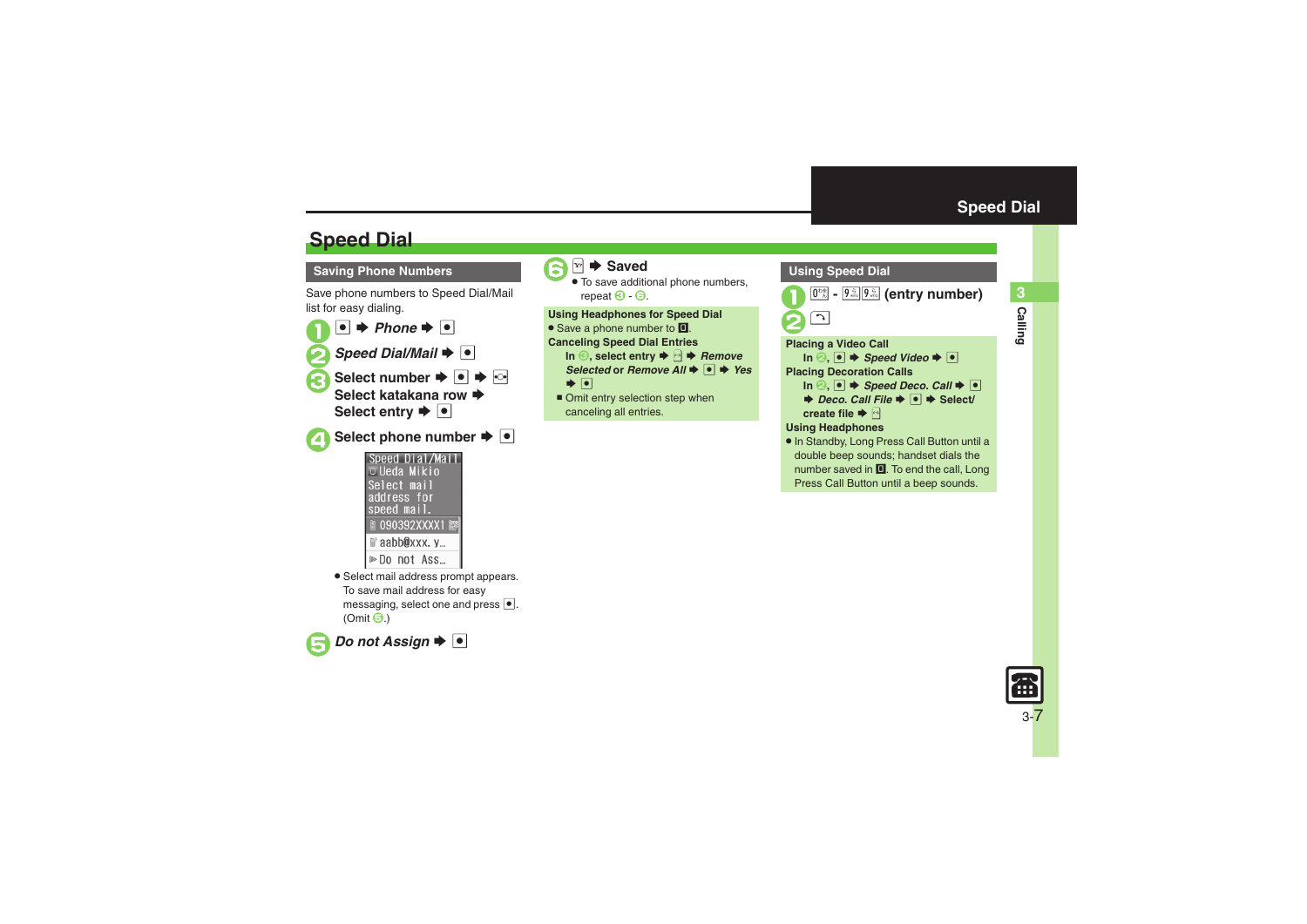### <span id="page-7-0"></span>**Call Log**

### **Call Log**

 $\overline{\mathcal{N}}$ 

**Calling 3**

- 15 OSE YY /YY /YY B. M Kondo Koic... XX/XX/XX 12:00
- $\bullet$  All Calls opens; press  $\circlearrowright$  to open Dialed Numbers, Dialed Ranking and then Received Calls.
- . When using Double Number in Dual Mode, Line indicators appear except for Dialed Ranking.



### **Select record**  $\rightarrow \bullet$

 Select Decoration Call record and press  $\mathbb{F}$  to open the corresponding file.

**When the Same Number is Dialed More than Once Using the Same Call Option**

. Only the last record appears. (All records appear for S! Circle Talk and Decoration Call.)





**b** [Dialing from records](#page-15-0) [Sending messages from records](#page-15-1) [Saving Phone Book entries from records](#page-15-2) [Placing Decoration Calls from records](#page-15-3) Clnitiating S! [Circle Talk from records](#page-15-4) (And more on **[P.3-16](#page-15-0)**)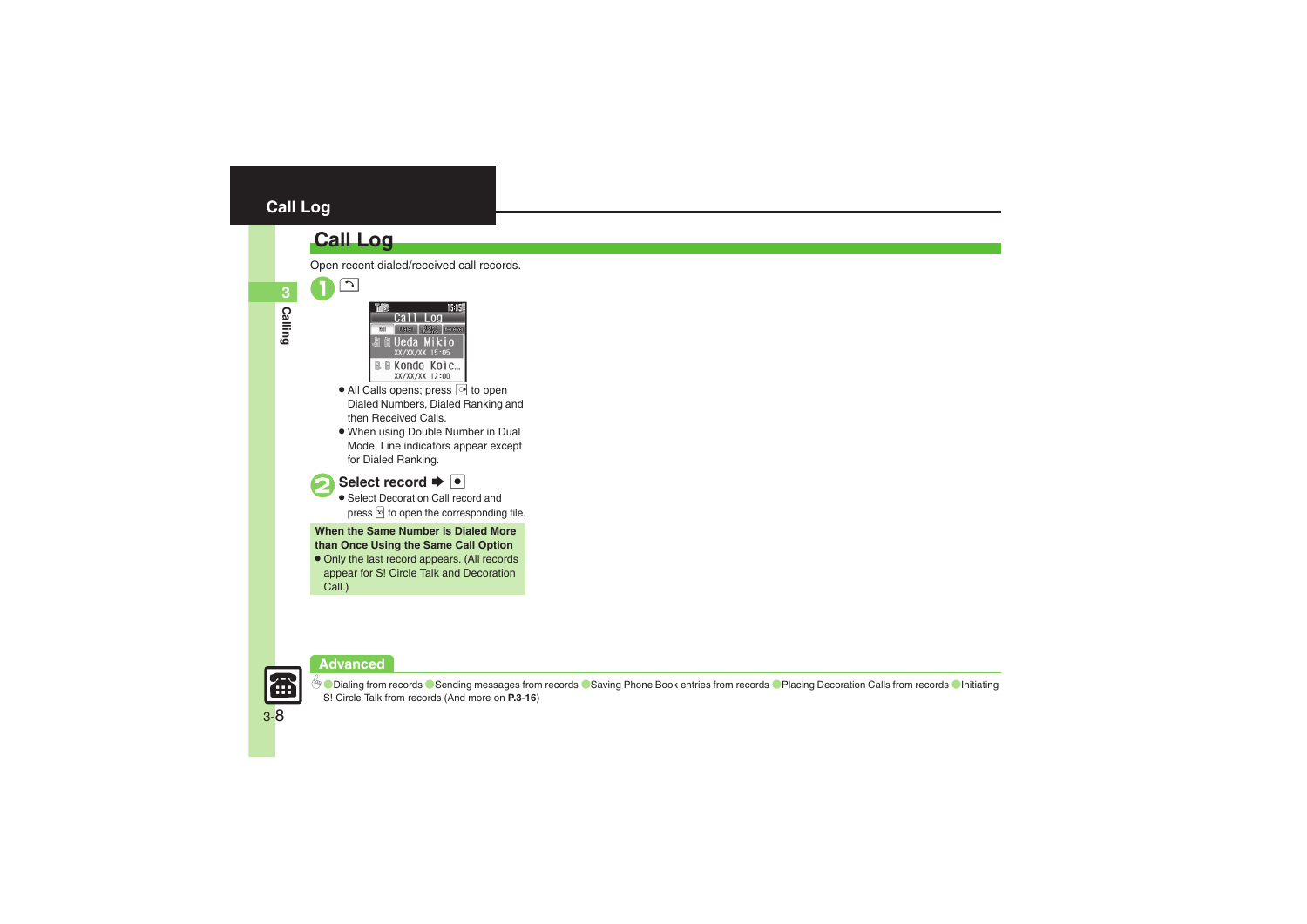## **Call Time & Call Cost**

#### **Call Time**

Check estimated time of the most recent call and all calls.



#### <span id="page-8-0"></span>**Call Cost**

Check estimated call charges of the most recent call and all calls.

**Call Costs (including Max Cost) may be unavailable depending on subscription status.**



All Calls Costs:

YEN XXXX

**Advanced**

4 **[Setting handset to beep during Voice Calls](#page-16-0) [Showing Call Cost after each call](#page-16-1) C[Limiting Call Costs](#page-16-2) C[Checking packet transmission volume](#page-16-3)** ([Resetting Data Counter](#page-16-4) (And more on **[P.3-17](#page-16-0)**)

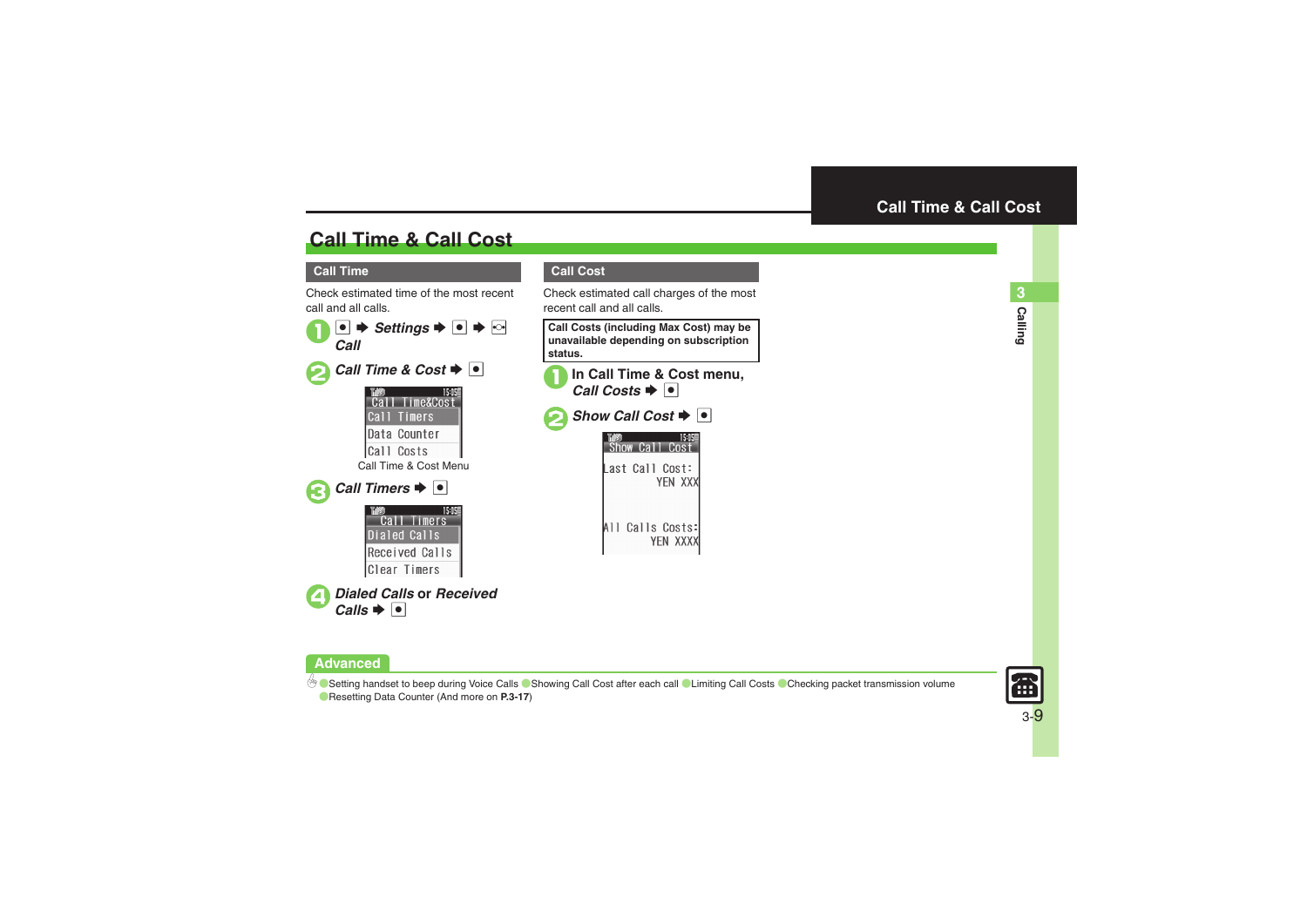### <span id="page-9-0"></span>**Optional Services**

Call Forwarding and Voicemail can only be set simultaneously when Call

| be set simultaneously when Call<br>Forwarding is set to Video Calls. |                                                                                                              |  |
|----------------------------------------------------------------------|--------------------------------------------------------------------------------------------------------------|--|
| Call<br><b>Forwarding</b>                                            | Automatically divert all or all<br>unanswered incoming calls to<br>another preset phone number               |  |
| <b>Voicemail</b>                                                     | Redirect all or unanswered<br>calls to Voicemail Center:<br>access messages from<br>handset/touchtone phones |  |
| Call<br><b>Waiting</b>                                               | Answer incoming calls or<br>open another line during a call                                                  |  |
| Group<br>Calling <sup>*</sup>                                        | Switch between open lines or<br>connect multiple lines at<br>once for teleconferencing                       |  |
| Call<br><b>Barring</b>                                               | Restrict incoming/outgoing<br>calls depending on conditions                                                  |  |
| <b>Caller ID</b>                                                     | Show or hide your own<br>number when placing calls                                                           |  |

\*A separate contract is required.

#### **Initiating Call Forwarding**

Follow these steps to divert calls to a phone number saved in Phone Book after selected ring time (*No Answer* set):



15:05

Forward to Phone Book **B** Enter Number

**8** Phone Book  $\Rightarrow$  **Select** entry  $\Rightarrow$  **O** Select phone number  $\blacktriangleright \blacktriangleright$ • Omit  $\bigcirc$  if only one number is saved. 8 d **Select ring time**  $\rightarrow$  **<sup>o</sup> Diverting Calls without Handset Response**  $\blacksquare$  **In**  $\odot$ **, Always**  $\blacktriangleright$   $\blacksquare$   $\blacktriangleright$   $\odot$   $\blacksquare$ **Entering Forwarding Number Directly In** *S***,** *Enter Number* $\blacktriangleright$  **<sup>●</sup> → Enter phone number**  $\rightarrow \bullet$  $\rightarrow$  **Select ring** time  $\blacktriangleright$   $\lceil \bullet \rceil$ 



**Advanced**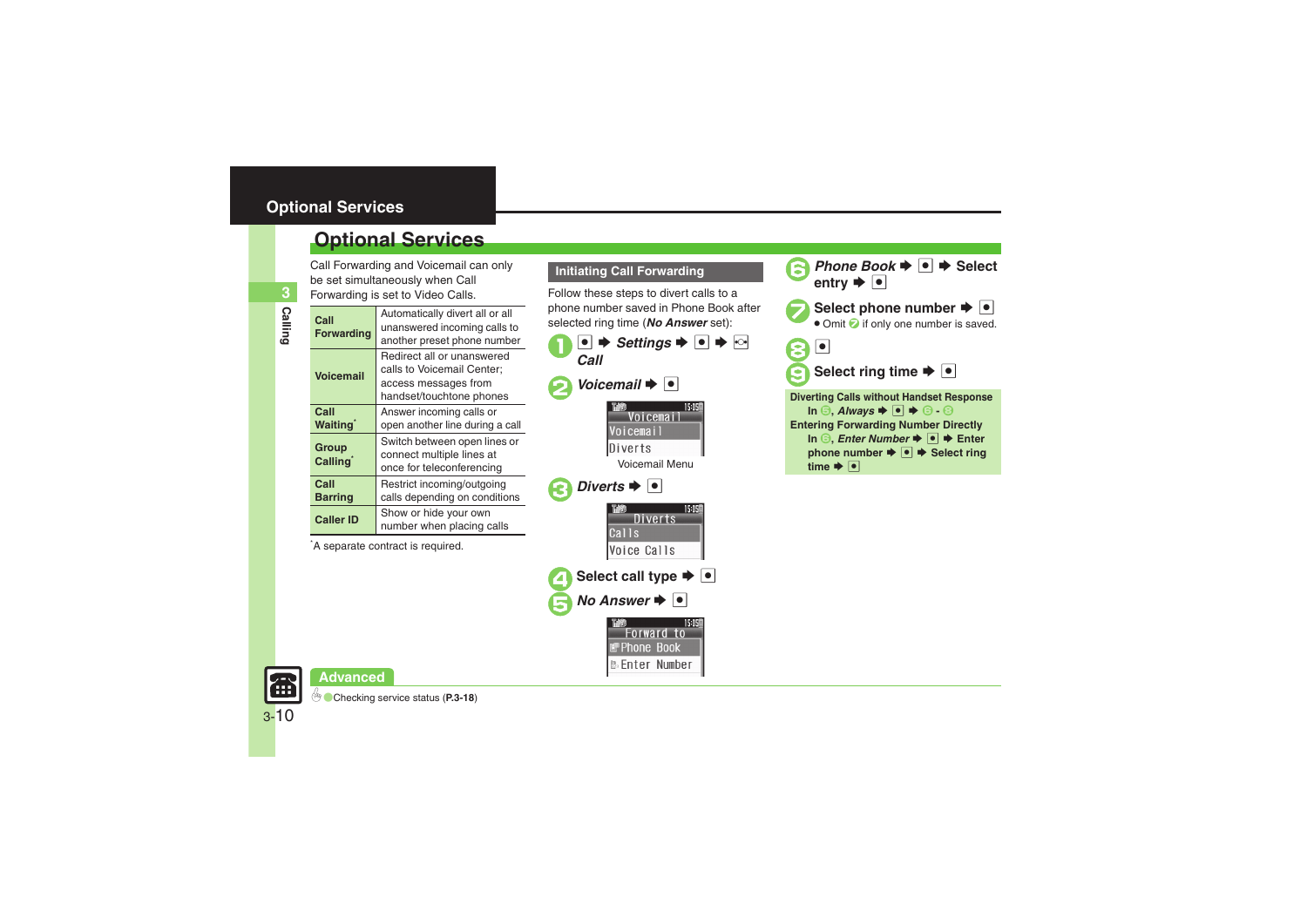

Follow these steps to divert calls to Voicemail Center after selected ring time (*No Answer* set):





 $\bullet$  Yes  $\bullet$   $\bullet$ 

#### **Advanced**

4 **[Activating Call Waiting](#page-17-1) [Talking on multiple lines simultaneously](#page-17-2) [Rejecting calls by number](#page-17-3) [Setting/canceling outgoing call restriction](#page-18-0) [Setting/](#page-18-1)** [canceling incoming call restriction](#page-18-1) (And more on **[P.3-18](#page-17-1)** - **[3-19](#page-18-1)**)



**Calling 3**

Calling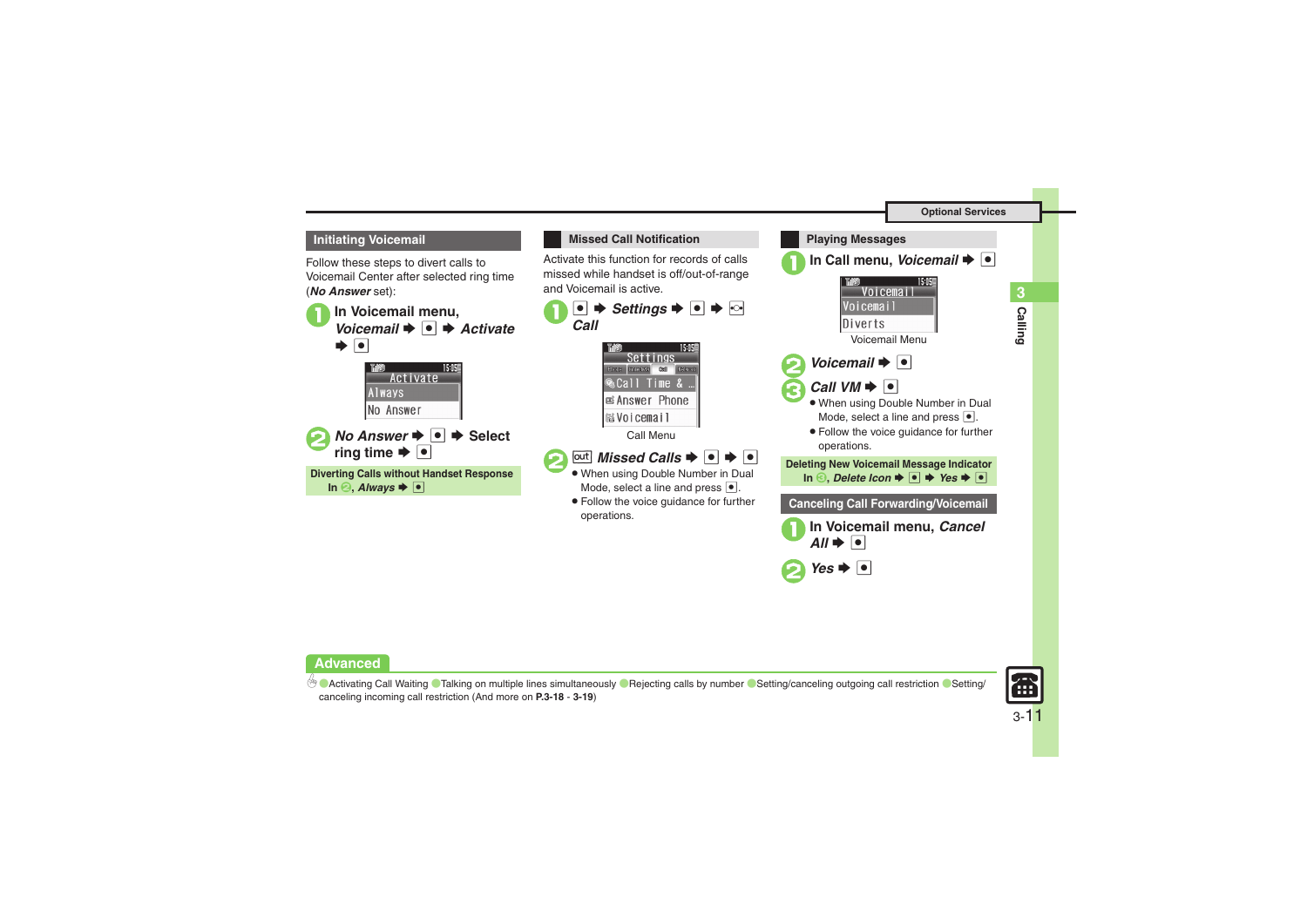#### [ **Handling Incoming Calls**

<span id="page-11-5"></span><span id="page-11-4"></span><span id="page-11-3"></span><span id="page-11-2"></span><span id="page-11-1"></span>

| <b>Handling Incoming Calls</b>             |                                                                                                                                                                                                                             |  |
|--------------------------------------------|-----------------------------------------------------------------------------------------------------------------------------------------------------------------------------------------------------------------------------|--|
| <b>Rejecting calls</b>                     | <b>Voice Call</b><br>When a call arrives, $\mathbb{R}$ <b>P</b> Reject $\blacktriangleright$ <b>.</b>                                                                                                                       |  |
|                                            | <b>Video Call</b><br>When a call arrives, M                                                                                                                                                                                 |  |
| <b>Placing calls on</b><br>hold            | When a call arrives, $\boxed{\mathfrak{D}}$<br>• Press $\bigcap$ to answer the call on hold.                                                                                                                                |  |
| <b>Answering with</b><br><b>Headphones</b> | When a call arrives, Long Press Call Button<br>. To end the call, Long Press Call Button.                                                                                                                                   |  |
| Answer Phone                               |                                                                                                                                                                                                                             |  |
| <b>Recording caller</b><br>messages        | When a Voice Call arrives, A Record<br>Message $\rightarrow$ $\mid \bullet \mid$                                                                                                                                            |  |
| <b>Changing ring time</b>                  | $\bullet$ $\bullet$ Settings $\bullet$ $\bullet$ $\bullet$ $\bullet$ Call $\bullet$ Answer<br>Phone $\bullet$ $\bullet$ $\bullet$ Answer Time $\bullet$ $\bullet$ $\bullet$ Enter<br>time $\rightarrow$ $\mid \bullet \mid$ |  |
| <b>Sampling outgoing</b><br>message        | $\bullet$ $\bullet$ Settings $\bullet$ $\bullet$ $\bullet$ $\bullet$ Call $\bullet$ Answer<br>Phone $\bullet \bullet \bullet$ Guidance Msq $\bullet \bullet$<br>• Press $\overline{\mathbb{R}^3}$ to stop playback.         |  |
| <b>Muting Earpiece</b>                     | $\bullet$ $\bullet$ Settings $\bullet$ $\bullet$ $\bullet$ $\bullet$ Call $\bullet$ Answer<br>Volume $\Rightarrow$<br>∣∙⊦<br>$Silent \rightarrow \bullet$<br>Phone $\Rightarrow$<br>$  \bullet  $                           |  |

### <span id="page-11-0"></span>[ **Remote Monitor (Video Call) Receiving a Call**

<span id="page-11-8"></span>

|                            | Start Here $\bullet \Rightarrow$ Settings $\Rightarrow \bullet \Rightarrow$ $\circ$ Call $\Rightarrow$<br>Video Call $\Rightarrow$ $\bullet$ $\Rightarrow$ Remote Monitor $\Rightarrow$ $\bullet$ $\Rightarrow$<br>Enter Handset Code $\Rightarrow$ $\bullet$ $\Rightarrow$ See below                                                                                                                                                                                               |
|----------------------------|-------------------------------------------------------------------------------------------------------------------------------------------------------------------------------------------------------------------------------------------------------------------------------------------------------------------------------------------------------------------------------------------------------------------------------------------------------------------------------------|
| <b>Answering Video</b>     | <b>Saving Numbers from Phone Book</b><br>Auto Answer List $\blacktriangleright$ $\blacktriangleright$ $\blacktriangleright$ $\preceq$ Empty $\blacktriangleright$ $\blacktriangleright$ $\blacktriangleright$<br>Change $\rightarrow \bullet$ From Phone Book $\rightarrow \bullet$<br>Select entry $\rightarrow \bullet$ $\rightarrow$ Select phone number $\rightarrow \bullet$<br>• To enter a phone number directly, select <empty><br/>and press <math>\bullet</math>.</empty> |
| <b>Calls automatically</b> | <b>Saving Numbers from Call Log</b><br>Auto Answer List $\blacktriangleright$ $\blacktriangleright$ $\blacktriangleright$ $\ltimes$ Empty $\gt \blacktriangleright$ $\bowtie$ $\blacktriangleright$<br>Change $\rightarrow \bullet$ From Call Log $\rightarrow \bullet$ Select<br>$record \rightarrow \bullet$                                                                                                                                                                      |
|                            | <b>Activating Remote Monitor</b><br>Switch On/Off $\rightarrow$ $\rightarrow$ On $\rightarrow$ $\rightarrow$ $\rightarrow$ $\rightarrow$ $\rightarrow$<br>• A tone sounds for calls answered via Remote<br>Monitor. (Tone and volume are fixed.)<br>• Remote Monitor is effective only when handset is open.                                                                                                                                                                        |
| <b>Editing Auto</b>        | Start Here $\bullet \Rightarrow$ Settings $\Rightarrow \bullet \Rightarrow$ $\circ$ Call $\Rightarrow$<br>Video Call $\Rightarrow \bullet \Rightarrow$ Remote Monitor $\Rightarrow \bullet \Rightarrow$<br>Enter Handset Code $\Rightarrow$ $\bullet$ $\Rightarrow$ Auto Answer List<br>$\Rightarrow$ $\bullet$ $\Rightarrow$ See below                                                                                                                                             |
| <b>Answer List</b>         | <b>Editing Numbers</b><br>Select entry $\rightarrow$ $\rightarrow$ Edit $\rightarrow$ $\rightarrow$                                                                                                                                                                                                                                                                                                                                                                                 |
|                            | <b>Deleting Entries</b><br>Select entry $\Rightarrow$ $\rightarrow$ Delete $\Rightarrow$ $\bullet$ $\Rightarrow$ Yes $\rightarrow$ $\circ$                                                                                                                                                                                                                                                                                                                                          |
| <b>Changing ring time</b>  | $\bullet$ $\bullet$ Settings $\bullet$ $\bullet$ $\bullet$ $\bullet$ Call $\bullet$ Video Call $\bullet$<br>• $\rightarrow$ Remote Monitor $\rightarrow$ $\rightarrow$ Enter Handset<br>Code $\Rightarrow$ $\bullet$ $\Rightarrow$ Answer Time $\Rightarrow$ $\bullet$ $\Rightarrow$ Enter time<br>$\bullet$                                                                                                                                                                        |

<span id="page-11-7"></span><span id="page-11-6"></span>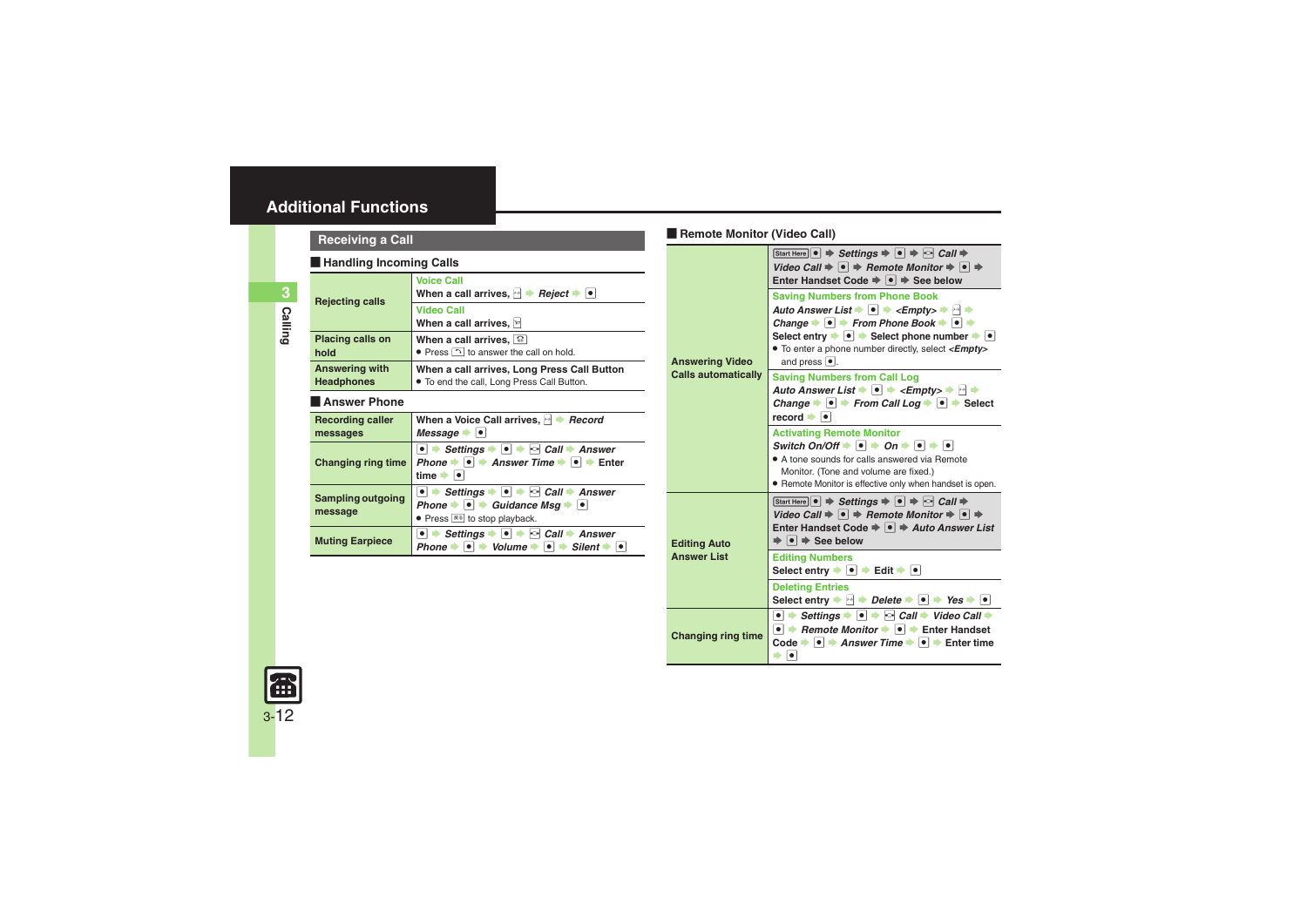### **Placing a Call**

#### [ **Basic Operations**

<span id="page-12-3"></span><span id="page-12-2"></span><span id="page-12-1"></span><span id="page-12-0"></span>

| <b>Adjusting Earpiece</b><br><b>Volume</b>                          | • $\rightarrow$ Settings $\rightarrow$ • $\rightarrow$ In Phone menu,<br><i>Earpiece Volume</i> $\bullet$ $\bullet$ $\bullet$ Adjust level $\bullet$ $\bullet$                                                                                          |  |
|---------------------------------------------------------------------|---------------------------------------------------------------------------------------------------------------------------------------------------------------------------------------------------------------------------------------------------------|--|
| Sending/blocking<br><b>Caller ID</b>                                | After phone number entry, $\rightarrow$ Hide My ID or<br>Show My ID $\blacktriangleright$ $\lceil \bullet \rceil$                                                                                                                                       |  |
| <b>International Calls</b>                                          |                                                                                                                                                                                                                                                         |  |
| Placing calls by<br>entering country<br>code directly               | <del>⊀</del> (+ appears) → Enter country code →<br>Enter phone number with area code $\blacktriangleright$ $\lceil \cdot \rceil$<br>• Omit the first $\boldsymbol{\theta}$ of the area code except when calling<br>Italy or some other countries.       |  |
|                                                                     | Start Here $\bullet \Rightarrow$ Settings $\Rightarrow \bullet \Rightarrow$ Call $\Rightarrow$ Int'l<br>Calling $\Rightarrow$ $\bullet$ $\Rightarrow$ Auto Add Code $\Rightarrow$ $\bullet$ $\Rightarrow$ See<br>helow                                  |  |
| <b>Adding a country</b><br>code automatically<br>when placing calls | <b>Activating Auto Add Code</b><br>Switch On/Off $\bullet$ $\bullet$ $\bullet$ On $\bullet$ $\bullet$<br>. When Auto Add Code is active, preset country code<br>is added to all phone numbers (except emergency<br>call numbers) unless + is included.  |  |
|                                                                     | <b>Selecting a Country from List</b><br>Country Code $\rightarrow \bullet$ Select country $\rightarrow \bullet$                                                                                                                                         |  |
|                                                                     | <b>Specifying a Country Code</b><br>Country Code $\bullet \bullet \bullet$ Enter Code $\bullet \bullet \bullet$<br>Enter country code $\rightarrow$ [ $\bullet$ ]                                                                                       |  |
| <b>Saving frequently</b><br>used international<br>prefix            | • $\rightarrow$ Settings $\rightarrow$ • $\rightarrow$ $\sim$ Call $\rightarrow$ Int'l Calling<br>$\bullet$ $\bullet$ Int'l Prefix $\bullet$ $\bullet$ $\bullet$ Enter Handset<br>Code $\rightarrow \rightarrow$ Enter prefix $\rightarrow \rightarrow$ |  |

<span id="page-12-4"></span>

| Adding/changing/<br>deleting country<br>codes | Start Here $\bullet \Rightarrow$ Settings $\Rightarrow \bullet \Rightarrow$ Call $\Rightarrow$ Int'l<br>Calling $\Rightarrow$ $\bullet$ $\Rightarrow$ Country Codes $\Rightarrow$ $\bullet$ $\Rightarrow$ See<br>below |
|-----------------------------------------------|------------------------------------------------------------------------------------------------------------------------------------------------------------------------------------------------------------------------|
|                                               | <b>Addina</b><br>$\leq$ <i>Empty&gt;</i> $\rightarrow$   $\bullet$   $\rightarrow$ Enter name $\rightarrow$   $\bullet$   $\rightarrow$ Enter<br>country code $\bullet$                                                |
|                                               | <b>Changing</b><br>Select country $\bullet$ $\bullet$ $\bullet$ Change $\bullet$ $\bullet$ $\bullet$ Enter<br>name $\Rightarrow \bullet$ Fnter country code $\Rightarrow \bullet$                                      |
|                                               | <b>Deleting</b><br>Select country<br>Delete<br>⊹∣●∥≀<br>Yes                                                                                                                                                            |



**Calling**

**3**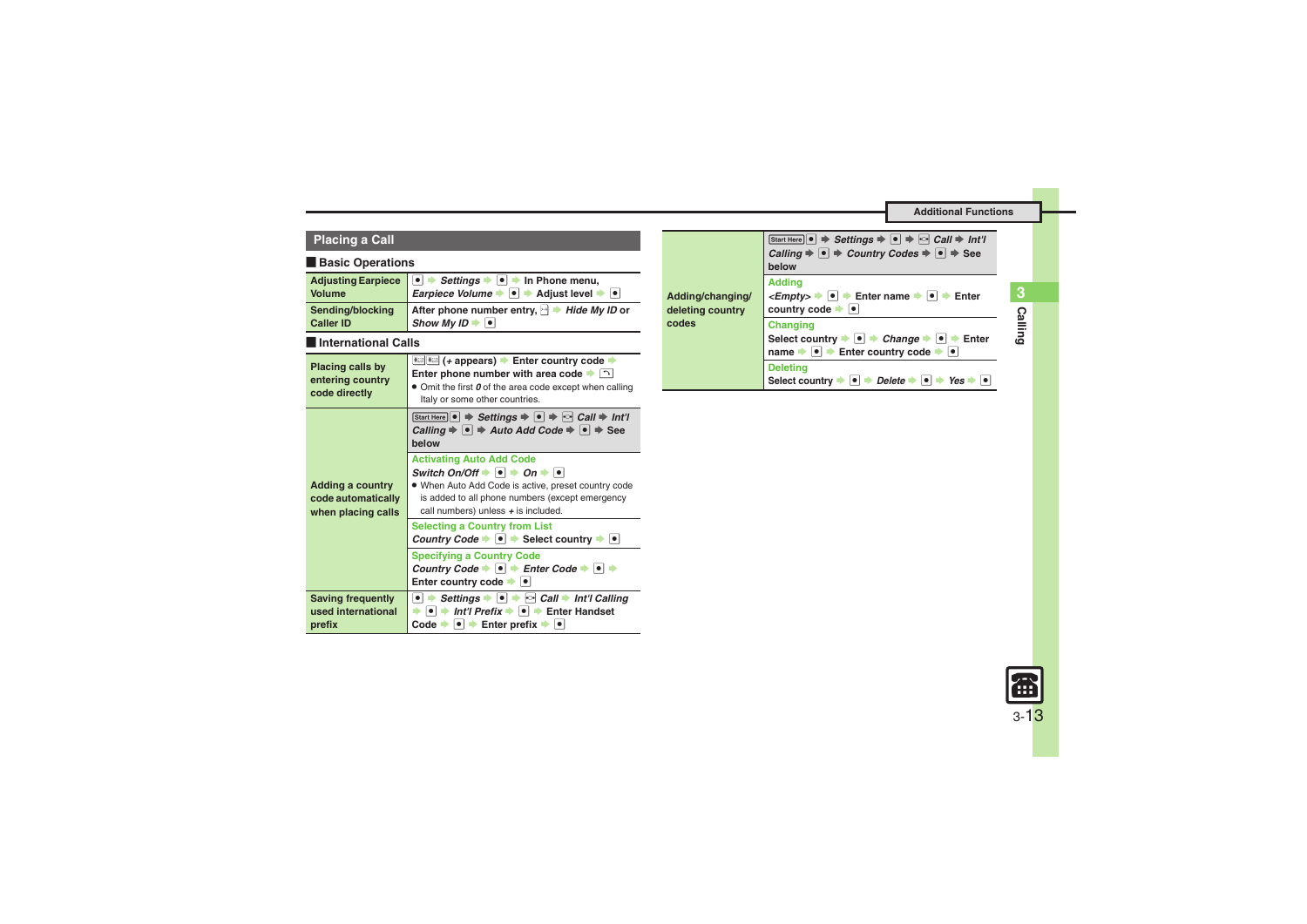### **During a Call**

#### [ **Voice Call & Video Call**

<span id="page-13-0"></span>

| <b>Muting Microphone</b>                   | <b>Voice Call</b><br>During a call, $\mathbb{F}$ (press again to cancel)                                                                                                                                                                                                                        |  |
|--------------------------------------------|-------------------------------------------------------------------------------------------------------------------------------------------------------------------------------------------------------------------------------------------------------------------------------------------------|--|
|                                            | <b>Video Call</b><br>During a call, $ \cdot $ $\rightarrow$ <i>Mute</i> $\rightarrow$ $ \cdot $<br>. To cancel, select Unmute.                                                                                                                                                                  |  |
| <b>Activating/canceling</b><br>Loudspeaker | <b>Activating Loudspeaker for Voice Call</b><br>During a call, $\bullet \Rightarrow$ While message appears, $\bullet$<br>$\bullet$ To cancel, press $\bullet$ .                                                                                                                                 |  |
|                                            | <b>Canceling Loudspeaker for Video Call</b><br>During a call, $\mathbb{F}$ (press again to activate)                                                                                                                                                                                            |  |
| <b>Opening Phone</b><br><b>Book</b>        | During a call, $\rightarrow$ Phone Book $\rightarrow$ [ $\bullet$ ] $\rightarrow$ Select<br>entry →  ● <br>• Press $\overline{R}$ twice to return to call window.                                                                                                                               |  |
| <b>Saving Phone</b><br><b>Book entries</b> | During a call, $\rightarrow$ Phone Book $\rightarrow \rightarrow$<br>Add New Entry $\bullet$ $\bullet$ $\bullet$ Complete fields $\bullet$ $\triangleright$<br>• Press $ \overline{*} \$ to return to call window.                                                                              |  |
| <b>Disabling touch</b><br>tone signaling   | During a call, $\lvert \cdot \rvert$ $\Rightarrow$ Disable DTMF $\Rightarrow \lvert \cdot \rvert$                                                                                                                                                                                               |  |
| <b>Placing calls on</b><br>hold            | During a call, $ \cdot $ $\rightarrow$ Hold $\rightarrow$ $\bullet$<br>• Subscription to Call Waiting or Group Calling is<br>required to place Voice Calls on hold.<br>• To resume Voice Calls, press -, select <b>Retrieve</b> and<br>press $\bullet$ .<br>• To resume Video Calls, press [v]. |  |

#### [ **Voice Call Only**

<span id="page-13-2"></span><span id="page-13-1"></span>

| <b>Recording caller</b><br>voice              | During a call, $\rightarrow$ Rec Caller Voice $\rightarrow \rightarrow \rightarrow$<br>Recording starts $\rightarrow \bullet$ Recording ends                                                                                                                                                          |  |
|-----------------------------------------------|-------------------------------------------------------------------------------------------------------------------------------------------------------------------------------------------------------------------------------------------------------------------------------------------------------|--|
| <b>Opening messages</b>                       | During a call, $\rightarrow$ <i>Messaging</i> $\rightarrow$ <b>.</b> Select<br>Messaging folder $\rightarrow \bullet$ $\rightarrow$ Select folder $\rightarrow \bullet$<br>Select message $\blacktriangleright$ $\blacktriangleright$<br>• Press $\overline{1}$ three times to return to call window. |  |
| <b>Creating messages</b>                      | During a call, $\rightarrow$ Messaging $\rightarrow$ $\rightarrow$ Create<br>Message or Create SMS $\rightarrow$ $\rightarrow$ Complete<br>message<br><b>Y</b>                                                                                                                                        |  |
| Video Call Only                               |                                                                                                                                                                                                                                                                                                       |  |
| <b>Adjusting Outgoing</b><br>Image brightness | During a call, $\rightarrow$ Exposure $\rightarrow$ $\rightarrow$ $\rightarrow$<br>Adiust<br>$level =$<br>. Allegan address has a control of a basic of a floor of                                                                                                                                    |  |

<span id="page-13-3"></span>. Alternative Image brightness is fixed.

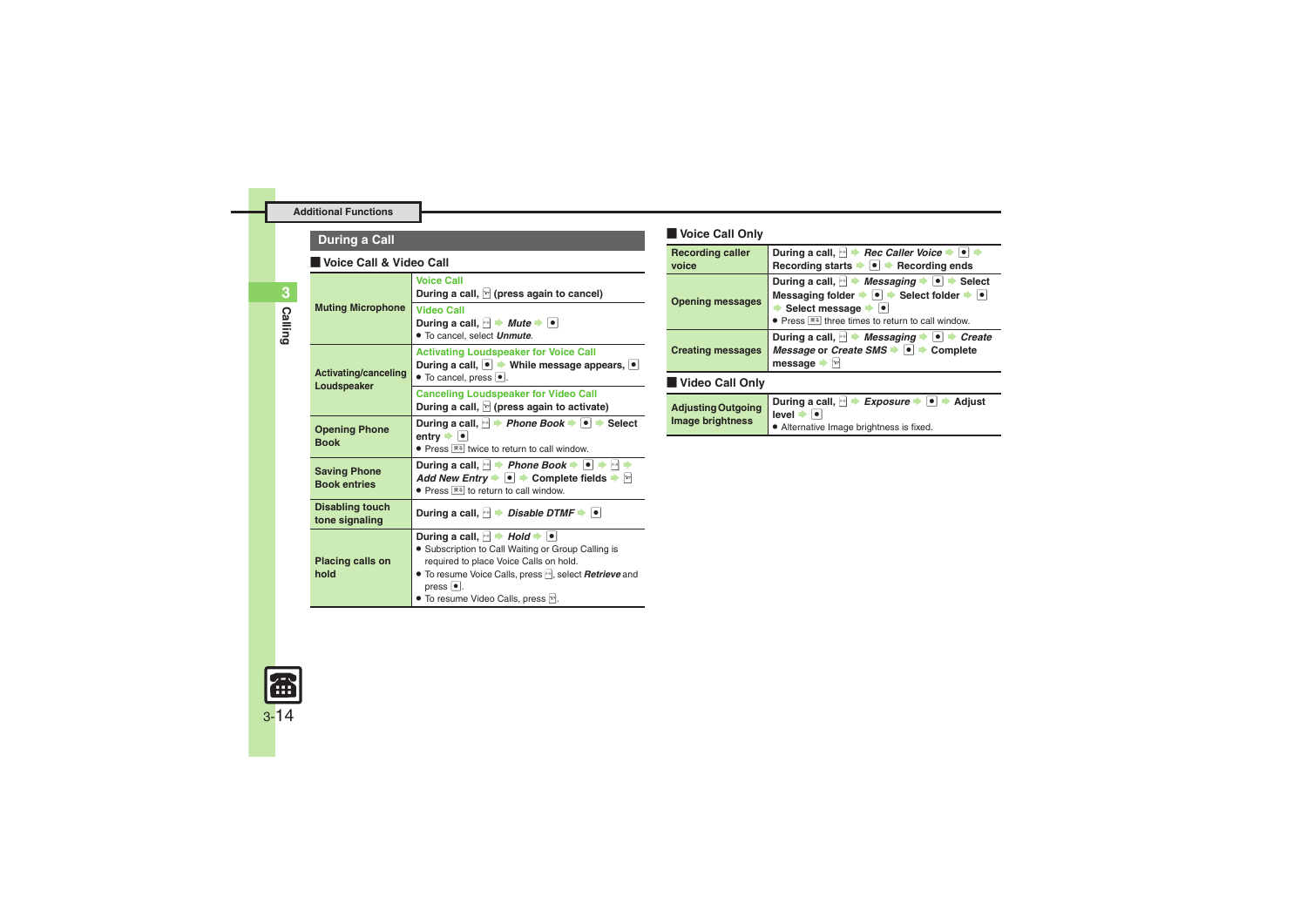#### **Decoration Call**

<span id="page-14-4"></span><span id="page-14-3"></span><span id="page-14-2"></span><span id="page-14-1"></span><span id="page-14-0"></span>

|                                                             | Start Here $\bullet \Rightarrow$ Data Folder $\Rightarrow \bullet \Rightarrow$ Decoration<br>Call $\Rightarrow$ $\Box$ $\Rightarrow$ Create New File $\Rightarrow$ $\bullet$ $\Rightarrow$ Text Input<br>$\Rightarrow$ $\bullet$ $\Rightarrow$ Enter text $\Rightarrow$ $\bullet$ $\Rightarrow$ Images $\Rightarrow$ $\bullet$ $\Rightarrow$<br>See below                                                               |
|-------------------------------------------------------------|-------------------------------------------------------------------------------------------------------------------------------------------------------------------------------------------------------------------------------------------------------------------------------------------------------------------------------------------------------------------------------------------------------------------------|
| <b>Creating Decoration</b><br><b>Call files</b>             | <b>Using Still Images</b><br>Picture $\rightarrow \rightarrow$ Pictures $\rightarrow \rightarrow$ Select file $\rightarrow$<br>$\bullet$ $\bullet$ Sounds $\bullet$ $\bullet$ $\bullet$ Select folder $\bullet$ $\bullet$ $\bullet$<br>Select file $\Rightarrow$ $\bullet$ $\Rightarrow$ Yes or No $\Rightarrow$ $\bullet$ $\Rightarrow$ $\forall$ $\Rightarrow$<br>Save here $\rightarrow$ $\bullet$                   |
|                                                             | <b>Using Video</b><br>Video $\rightarrow \bullet$ $\rightarrow$ Videos $\rightarrow \bullet$ $\rightarrow$ Select file $\rightarrow \bullet$<br>ightharpoonup in the same in the same here in the Save here in the New York Save here in the New York Save here in the New York Save here in the New York Save here in the New York Save here is not the New York Save here<br><b>Using Flash<sup>®</sup> Animation</b> |
|                                                             | <i>Flash</i> <sup>®</sup> $\rightarrow$ <sup>●</sup> $\rightarrow$ Select file $\rightarrow$ <b>●</b> Yes or No<br>$\bullet \bullet \bullet$ $\bullet$ $\bullet$ Save here $\bullet$ $\bullet$                                                                                                                                                                                                                          |
| <b>Editing Decoration</b><br><b>Call files</b>              | $\bullet$ $\Rightarrow$ Data Folder $\Rightarrow$ $\bullet$ $\Rightarrow$ Decoration Call $\Rightarrow$<br>$\bullet$ $\bullet$ Select file $\bullet$ $\Box$ $\bullet$ Edit $\bullet$ $\Box$ Edit $\bullet$ $\Box$<br>Save as New or Overwrite $\bullet$ $\bullet$<br>• For Save as New, select Save here and press                                                                                                      |
| <b>Saving received</b><br><b>Decoration Call files</b>      | ◯ $\rightarrow$ Select record $\rightarrow$ $\rightarrow$ <i>Save File</i> $\rightarrow$ $\rightarrow$ $\rightarrow$<br><i>Save here</i> ➡ │●│                                                                                                                                                                                                                                                                          |
| Restricting<br>incoming/outgoing<br><b>Decoration Calls</b> | $\bullet$ $\Rightarrow$ Settings $\bullet$ $\bullet$ $\bullet$ $\circ$ Call $\Rightarrow$ Decoration<br>Call $\rightarrow$ $\mid \cdot \mid$ $\rightarrow$ Switch On/Off $\rightarrow$ $\mid \cdot \mid$ $\rightarrow$ Off $\rightarrow$ $\mid \cdot \mid$<br>Enter Handset Code $\rightarrow$ $\bullet$                                                                                                                |
| <b>Hiding incoming</b><br><b>Decoration Call</b><br>window  | $\bullet$ $\bullet$ Settings $\bullet$ $\bullet$ $\bullet$ Call $\bullet$ Decoration<br>Call $\rightarrow$ $\bullet$ $\rightarrow$ Play in Receiving $\rightarrow$ $\bullet$ $\rightarrow$ Off $\rightarrow$ $\bullet$                                                                                                                                                                                                  |

<span id="page-14-6"></span><span id="page-14-5"></span>

|  | Start Here $\left  \bullet \right $ $\Rightarrow$ Data Folder $\Rightarrow$ $\left  \bullet \right $ $\Rightarrow$ Decoration<br>Call $\Rightarrow$ $\Box$ $\Rightarrow$ Create New File $\Rightarrow$ $\bullet$ $\Rightarrow$ Text Input<br>$\Rightarrow$ $\bullet$ $\Rightarrow$ Enter text $\Rightarrow$ $\bullet$ $\Rightarrow$ Images $\Rightarrow$ $\bullet$ $\Rightarrow$<br>See below |                                                                                                                                                                                                                                                        |
|--|-----------------------------------------------------------------------------------------------------------------------------------------------------------------------------------------------------------------------------------------------------------------------------------------------------------------------------------------------------------------------------------------------|--------------------------------------------------------------------------------------------------------------------------------------------------------------------------------------------------------------------------------------------------------|
|  | <b>Using mobile</b>                                                                                                                                                                                                                                                                                                                                                                           | <b>Capturing Still Images</b>                                                                                                                                                                                                                          |
|  | camera to create                                                                                                                                                                                                                                                                                                                                                                              | Picture $\rightarrow \bullet$ <b>a</b> Take Picture $\rightarrow \bullet$ <b>a</b> to                                                                                                                                                                  |
|  | <b>Decoration Call files</b>                                                                                                                                                                                                                                                                                                                                                                  | shoot $\blacktriangleright \lceil \bullet \rceil \blacktriangleright \lceil \heartsuit \rceil$ > Save here $\blacktriangleright \lceil \bullet \rceil$                                                                                                 |
|  |                                                                                                                                                                                                                                                                                                                                                                                               | <b>Recording Video</b><br>Video $\rightarrow \bullet$ <b>•</b> Record Video $\rightarrow \bullet$ <b>•</b> $\bullet$ to<br>start recording → o to stop → Save → o →<br>Yes or No $\bullet \bullet \bullet \bullet \bullet$ Save here $\bullet \bullet$ |
|  | <b>Showing options</b><br>upon Decoration<br><b>Call failure</b>                                                                                                                                                                                                                                                                                                                              | • Settings • • • Call • Decoration<br>Call $\Rightarrow \bullet \Rightarrow$ Notice $\Rightarrow \bullet \Rightarrow$ On $\Rightarrow \bullet$                                                                                                         |



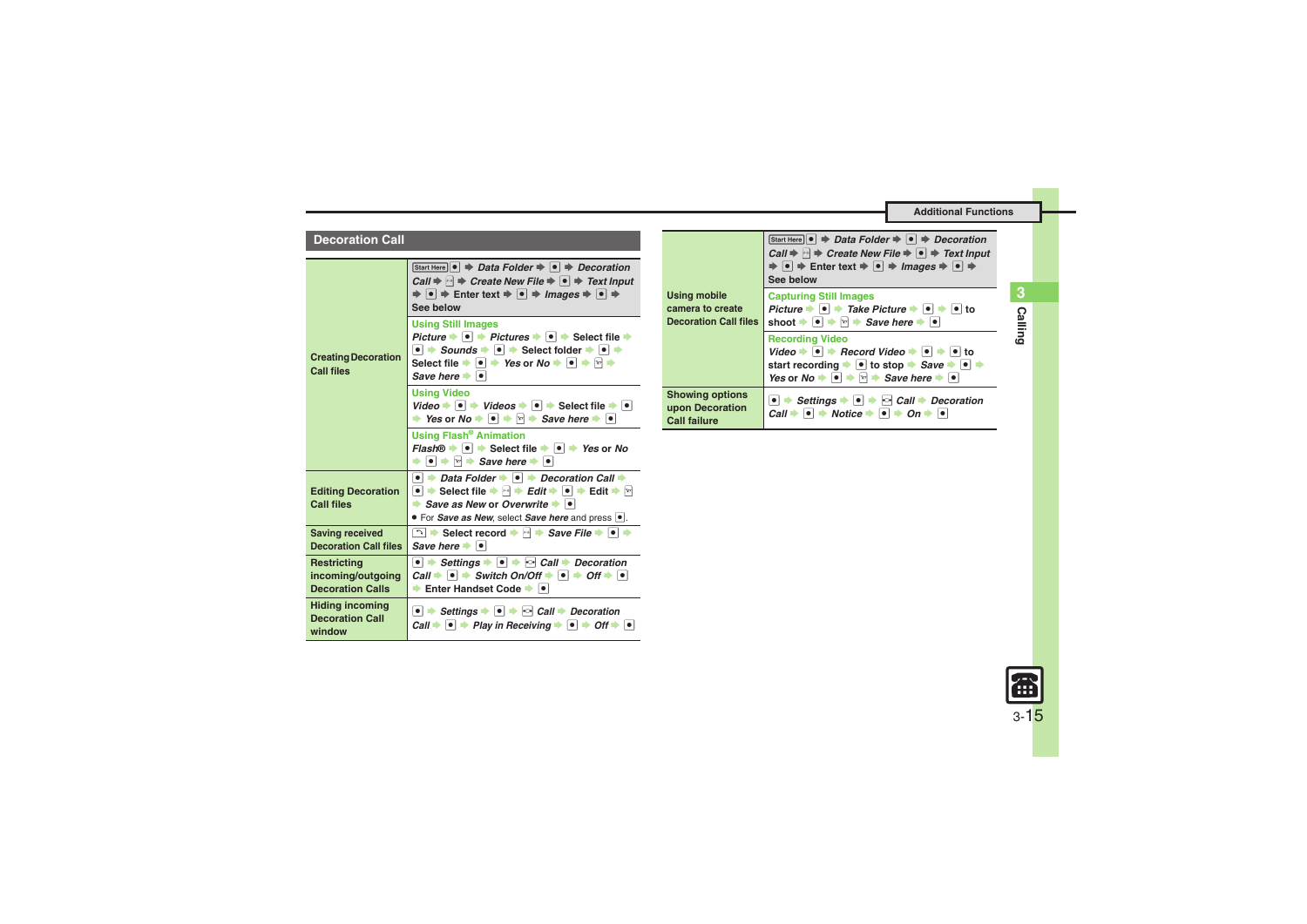### **Call Log**

| <b>Dialing from</b><br>records                             | <b>Calling Dialed Numbers (Redial)</b><br>া $\bullet$ Select record $\bullet$ া<br>• To place Video Calls, press $ \cdot $ instead of $\Box$ , then<br>select Video Call and press .<br><b>Calling from Received Call Records</b><br>া → Select record → ⊡                     |
|------------------------------------------------------------|--------------------------------------------------------------------------------------------------------------------------------------------------------------------------------------------------------------------------------------------------------------------------------|
|                                                            | • To place Video Calls, press $ \cdot $ instead of $\cap$ , then<br>select Video Call and press                                                                                                                                                                                |
| <b>Sending messages</b><br>from records                    | D → Select record → M → Create Message →<br>$\bullet$ $\bullet$ <i>S! Mail or SMS</i> $\bullet$ $\bullet$ $\bullet$ Complete<br>message $\blacktriangleright$ $\triangleright$                                                                                                 |
| <b>Saving Phone</b><br><b>Book entries from</b><br>records | $\Box$ Select record $\blacktriangleright$ $\Box$ Save to Ph. Book<br>$\rightarrow$ $\bullet$ $\rightarrow$ As New Entry $\rightarrow$ $\bullet$ $\rightarrow$ Complete other<br>fields $\Rightarrow$ $\triangleright$<br>. To add to an existing entry, select As New Detail. |
| <b>Placing Decoration</b><br><b>Calls from records</b>     | $\Box$ Select record $\rightarrow$ $\rightarrow$ <i>Deco, Call</i> $\rightarrow$ $\Box$<br>Deco. Call File $\blacktriangleright$ $\blacktriangleright$ $\blacktriangleright$ Select/create file $\blacktriangleright$ $\bowtie$                                                |
| <b>Initiating S! Circle</b><br><b>Talk from records</b>    | $\boxed{\neg}$ $\blacktriangleright$ Select record $\blacktriangleright$ $\land$ $\blacktriangleright$ Call Circle Talk $\blacktriangleright$<br>$\bullet$ $\bullet$ $\bullet$<br>• Set Connection status to <b>Online</b> first.                                              |
| <b>Deleting records</b>                                    | <b>One Record</b><br>$\Box$ $\rightarrow$ Select record $\rightarrow$ $\rightarrow$ Delete $\rightarrow$ $\rightarrow$ $\rightarrow$<br>$Yes \rightarrow \bullet$                                                                                                              |
|                                                            | <b>All Records</b><br>∎≻ ∤∞।<br><i>Delete All</i> →  •  → Enter Handset<br>Code $\bullet$ $\bullet$ $\bullet$ Yes $\bullet$<br>∣●                                                                                                                                              |

| <b>Hiding Dialed</b><br>Ranking             | • $\rightarrow$ Phone $\rightarrow$ • Call Log Settings $\rightarrow$ •<br>Set Dialed Ranking $\rightarrow$ <sup>o</sup> $\rightarrow$ Hide Dialed<br>Ranking $\bullet$ $\bullet$<br>· Handset Code is required to re-select Show Dialed<br>Ranking. |
|---------------------------------------------|------------------------------------------------------------------------------------------------------------------------------------------------------------------------------------------------------------------------------------------------------|
| <b>Excluding rejected</b><br>incoming calls | $\bullet$ $\rightarrow$ Phone $\rightarrow$ $\bullet$ $\rightarrow$ Call Log Settings $\rightarrow$ $\bullet$<br>Rejected Numbers → ● → Do not Record<br>● → Enter Handset Code → ●                                                                  |

<span id="page-15-4"></span>

<span id="page-15-3"></span><span id="page-15-2"></span><span id="page-15-1"></span><span id="page-15-0"></span>**Calling 3**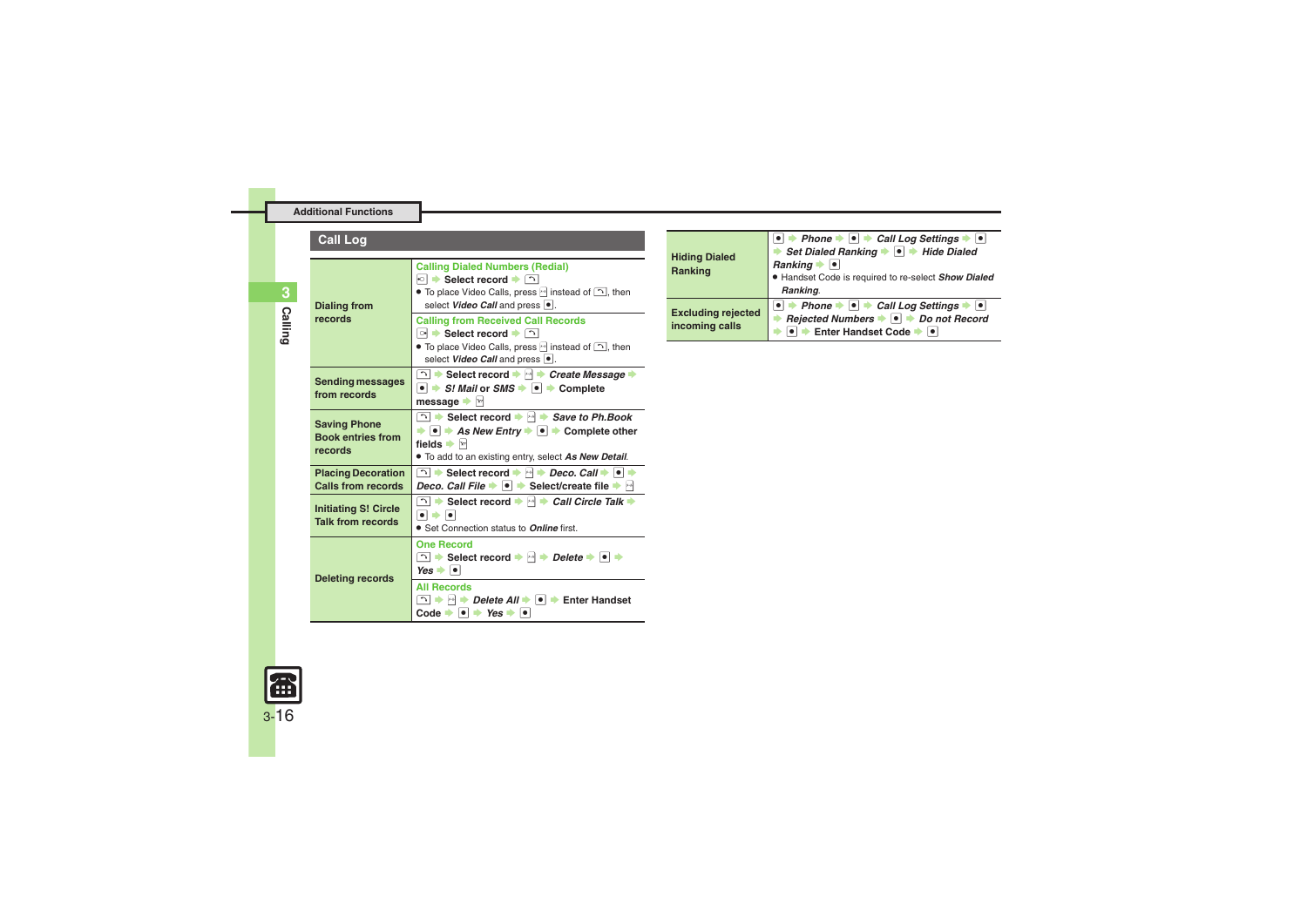#### **Call Time/Call Cost/Data Communication**

#### [ **Call Time**

<span id="page-16-0"></span>

| <b>Setting handset to</b><br>beep during Voice<br>Calls | $\bullet \Rightarrow$ Settings $\Rightarrow \bullet \Rightarrow$ Call $\Rightarrow$ Minute<br>Minder $\rightarrow$ $\rightarrow$ On $\rightarrow$ $\rightarrow$                                                                                                                        |
|---------------------------------------------------------|----------------------------------------------------------------------------------------------------------------------------------------------------------------------------------------------------------------------------------------------------------------------------------------|
| <b>Hiding Call Time</b>                                 | • Settings $\bullet$ • $\bullet$ Call $\bullet$ Disp. Time/Cost                                                                                                                                                                                                                        |
| during calls                                            | $\bullet \Rightarrow$ Show Call Time $\Rightarrow$ $\bullet \Rightarrow$ Off $\Rightarrow$ $\bullet$                                                                                                                                                                                   |
| <b>Resetting Call</b>                                   | <b>■ <math>\rightarrow</math> Settings <math>\rightarrow</math> ■ <math>\rightarrow</math> Call <math>\rightarrow</math> Call Time &amp;<br/>Cost <math>\rightarrow</math> ■ <math>\rightarrow</math> Call Timers <math>\rightarrow</math> ■ <math>\rightarrow</math> Clear Timers</b> |
| <b>Timers</b>                                           | Enter Handset Code $\rightarrow$ $\rightarrow$ Yes $\rightarrow$                                                                                                                                                                                                                       |

#### [ **Call Costs**

<span id="page-16-1"></span>

|                                       | Showing Call Cost $\bullet$ Settings $\bullet$ $\bullet$ $\bullet$ $\circ$ Call $\bullet$ Disp. Time/<br>after each call $Cost \bullet \bullet \bullet \bullet$ Show Call Cost $\bullet \bullet \bullet \bullet \bullet$ |
|---------------------------------------|--------------------------------------------------------------------------------------------------------------------------------------------------------------------------------------------------------------------------|
|                                       |                                                                                                                                                                                                                          |
| <b>Resetting Call</b><br><b>Costs</b> |                                                                                                                                                                                                                          |
|                                       |                                                                                                                                                                                                                          |
|                                       |                                                                                                                                                                                                                          |

<span id="page-16-2"></span>

| <b>Limiting Call Costs</b>                      | Start Here $\bullet \Rightarrow$ Settings $\Rightarrow \bullet \Rightarrow$ Call $\Rightarrow$ Call<br>Time & Cost $\Rightarrow$ $\bullet$ $\Rightarrow$ Call Costs $\Rightarrow$ $\bullet$ $\Rightarrow$ See<br>below                                                                                             |
|-------------------------------------------------|--------------------------------------------------------------------------------------------------------------------------------------------------------------------------------------------------------------------------------------------------------------------------------------------------------------------|
|                                                 | <b>Setting a Limit</b><br><i>Max Cost/Rest</i> $\rightarrow$ $\mid \bullet \mid \rightarrow \mid \times \mid \Rightarrow$ <i>Set</i> $\rightarrow \mid \bullet \mid \Rightarrow$ Enter<br>$PIN2 \rightarrow \bullet$ Finter amount $\rightarrow \bullet$<br>• May be unavailable depending on subscription status. |
|                                                 | <b>Changing the Limit</b><br>Max Cost/Rest $\bullet \bullet \bullet \bullet$ Enter PIN2 $\bullet \bullet$<br>Enter amount $\rightarrow$ $\mid \bullet \mid$                                                                                                                                                        |
|                                                 | <b>Checking Remaining Amount</b><br>Max Cost/Rest $\rightarrow$ $\mid \cdot \mid$                                                                                                                                                                                                                                  |
| <b>Showing amount</b><br>in another<br>currency | • Settings • • • Call • Call Time &<br>$Cost + \cdot \cdot \cdot$ Call Costs $\cdot \cdot \cdot$ $\cdot \cdot$ Cost Units $\cdot \cdot$<br>Enter PIN2 $\rightarrow$ $\rightarrow$ Enter currency<br>$\mu-\mu$<br>Enter exchange rate (per yen) $\rightarrow$ $\rightarrow$ $\rightarrow$                           |

#### [ **Data Communication**

<span id="page-16-4"></span><span id="page-16-3"></span>

| <b>Checking packet</b><br>transmission<br>volume | Start Here $\bullet \Rightarrow$ Settings $\Rightarrow \bullet \Rightarrow$ Call $\Rightarrow$ Call<br>Time & Cost $\Rightarrow$ $\bullet$ $\Rightarrow$ Data Counter $\Rightarrow$ $\circ$ $\Rightarrow$<br>See below |  |
|--------------------------------------------------|------------------------------------------------------------------------------------------------------------------------------------------------------------------------------------------------------------------------|--|
|                                                  | <b>Most Recent Volume</b><br>Last Data $\bullet$ $\bullet$                                                                                                                                                             |  |
|                                                  | <b>All Volume</b><br>All Data $\rightarrow$ $\bullet$                                                                                                                                                                  |  |
| <b>Resetting Data</b><br>Counter                 | Settings $\bullet \bullet \bullet$ Call $\bullet$ Call Time &<br>$Cost + \bullet$ $\rightarrow$ Data Counter $\rightarrow \circ$ $\rightarrow$ Clear<br>$\vert \bullet \vert \bullet$ Yes<br>Counter                   |  |

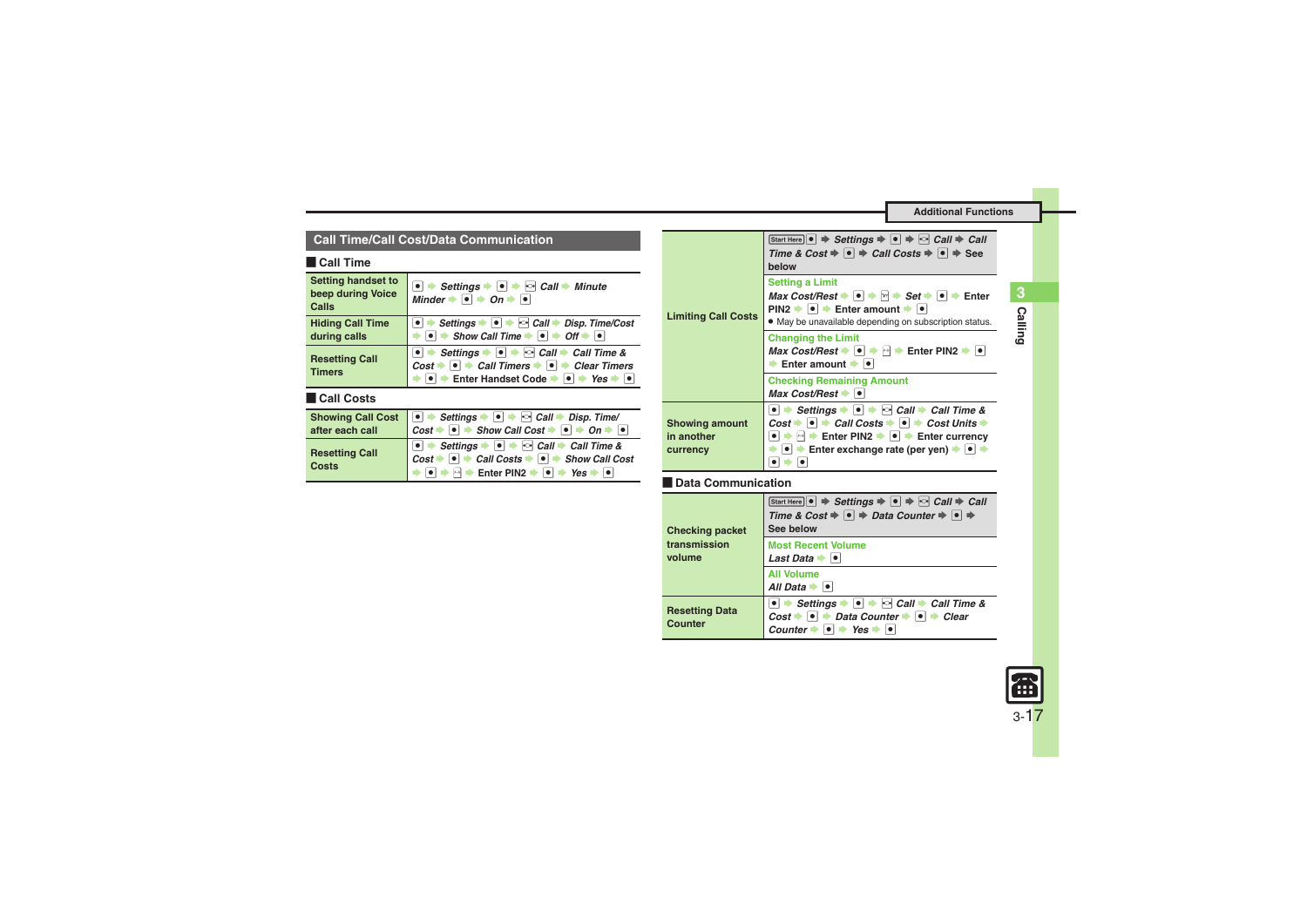<span id="page-17-1"></span><span id="page-17-0"></span>

| <b>Call Barring</b><br><b>Optional Services</b>                 |                                                                                                                                                                                                                      |                                  |
|-----------------------------------------------------------------|----------------------------------------------------------------------------------------------------------------------------------------------------------------------------------------------------------------------|----------------------------------|
| <b>All Services</b>                                             |                                                                                                                                                                                                                      |                                  |
| <b>Checking service</b><br>status                               | $\bullet$ $\bullet$ Settings $\bullet$ $\bullet$ $\bullet$ Call $\bullet$ Select<br>service $\bullet \bullet$ Status $\bullet \bullet$<br>• For <i>Call Barring</i> , select restriction and press •.                | <b>Rejecting calls</b>           |
| <b>Call Waiting (Contract Required)</b>                         | number                                                                                                                                                                                                               |                                  |
| <b>Activating Call</b><br>Waiting                               | Settings $\bullet \bullet \bullet$ Call $\bullet$ Call Waiting<br>$On +$<br>٠<br>٠                                                                                                                                   |                                  |
| <b>Placing Line 1 on</b><br>hold to answer<br>Line <sub>2</sub> | A tone sounds during a Voice Call → [bottle Sounds during a Voice Call → [bottle Sounds<br>• Press $\bigcap$ to switch between lines.<br>• Press <sup>2</sup> to end active line and re-engage the party<br>on hold. |                                  |
| <b>Group Calling (Contract Required)</b>                        | <b>Rejecting calls</b>                                                                                                                                                                                               |                                  |
| <b>Opening another</b><br>line during a call                    | During a Voice Call, enter phone number $\blacktriangleright$ $\Box$<br>• Long Press <a>&gt; 1</a> to select a number from Call Log records.                                                                         | without designa<br>numbers       |
| <b>Switching between</b><br>open lines (Swap<br>Calls)          | During a Voice Call, [2]<br>• Press $\bigcap$ to switch between lines.                                                                                                                                               |                                  |
| <b>Talking on multiple</b><br>lines simultaneously              | While switching between lines, H<br>Group<br>Calling $\rightarrow \bullet \rightarrow$ Conference All $\rightarrow \bullet$                                                                                          | <b>Changing Netw</b><br>Password |
| <b>Switching to private</b><br>conversation                     | During Group Calling, select number/name +<br>$\bullet$ $\bullet$ Private $\bullet$ $\bullet$                                                                                                                        |                                  |

<span id="page-17-3"></span>

|                                                          | Start Here $\bullet \Rightarrow$ Settings $\Rightarrow \bullet \Rightarrow$ Call $\Rightarrow$ Call<br>Barring $\Rightarrow$ $\bullet$ $\Rightarrow$ Rejected No. $\Rightarrow$ $\bullet$ $\Rightarrow$ Black<br>List $\bullet$ $\bullet$ $\bullet$ See below                                         |
|----------------------------------------------------------|-------------------------------------------------------------------------------------------------------------------------------------------------------------------------------------------------------------------------------------------------------------------------------------------------------|
| <b>Rejecting calls by</b><br>number                      | <b>Saving Numbers</b><br>Set No. $\rightarrow$ $\rightarrow$ <empty><math>\rightarrow</math> <math>\rightarrow</math> Enter phone<br/><math>number \rightarrow \bullet</math><br/>. When using Double Number in Dual Mode, select a<br/>line type and press <math>\bullet</math>.</empty>             |
|                                                          | <b>Activating Black List</b><br>Switch On/Off $\rightarrow$ $\bullet$ $\rightarrow$ On $\rightarrow$ $\bullet$                                                                                                                                                                                        |
| <b>Rejecting calls</b><br>without designating<br>numbers | Start Here $\bullet \Rightarrow$ Settings $\Rightarrow \bullet \Rightarrow$ $\bullet$ Call $\Rightarrow$ Call<br>Barring $\Rightarrow$ $\bullet$ $\Rightarrow$ Rejected No. $\Rightarrow$ $\bullet$ $\Rightarrow$ See<br>helow                                                                        |
|                                                          | <b>Calls from Unsaved Numbers</b><br>Unknown $\rightarrow$ $\rightarrow$ On $\rightarrow$ $\rightarrow$                                                                                                                                                                                               |
|                                                          | Calls with No/Undisplayable Caller ID or from<br><b>Public Phones</b><br>Withheld $\Rightarrow$ $\bullet$ $\Rightarrow$ On $\Rightarrow$ $\bullet$                                                                                                                                                    |
| <b>Changing Network</b><br>Password                      | • Settings $\rightarrow$ • • $\rightarrow$ Call $\rightarrow$ Call Barring<br>$\rightarrow$ $\bullet$ $\rightarrow$ Change N/W Pwd $\rightarrow$ $\bullet$ $\rightarrow$ Enter<br>current Network Password → ● → Enter new<br>Network Password $\rightarrow \bullet$ Re-enter new<br>Network Password |

<span id="page-17-2"></span>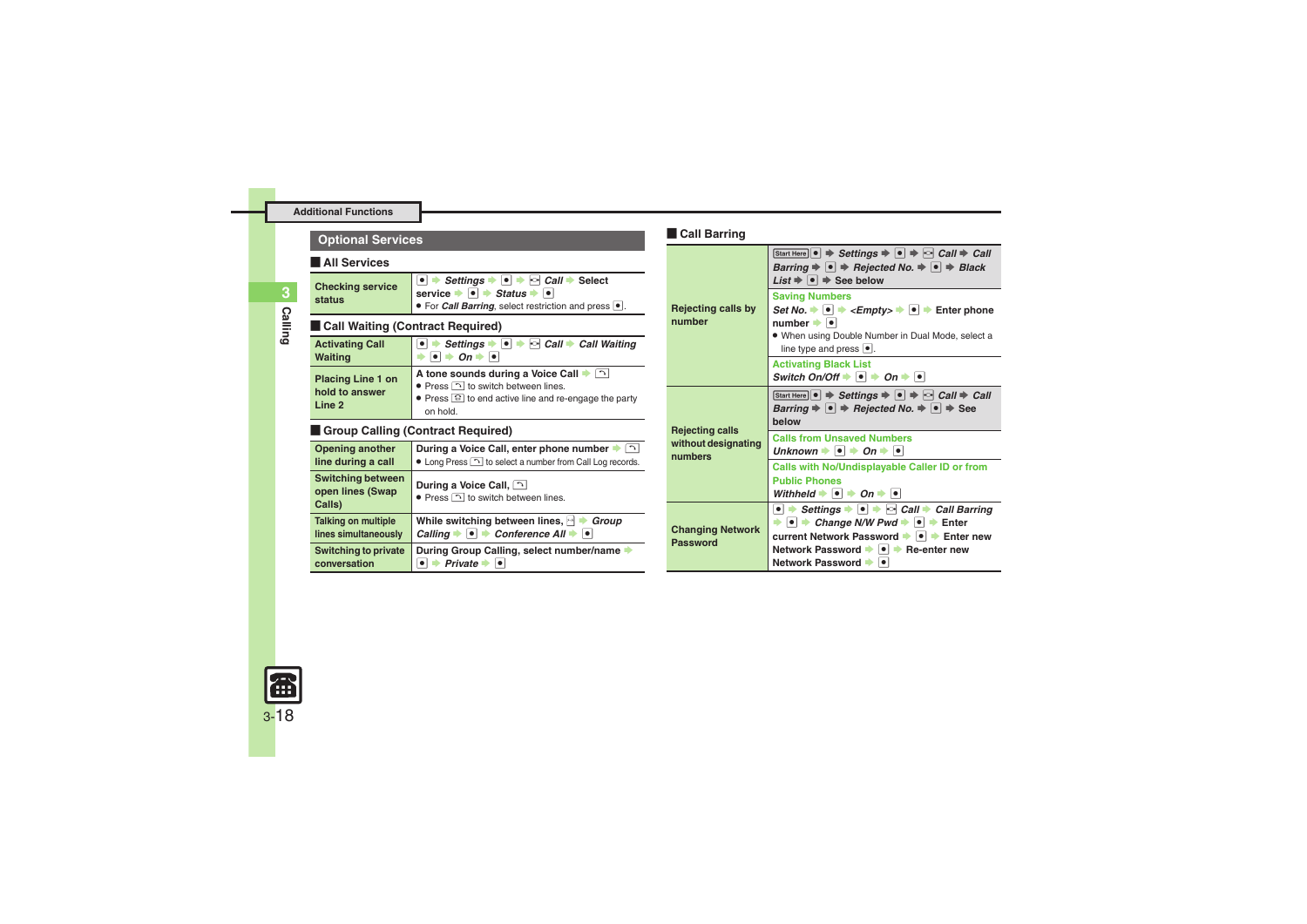. **Incoming SMS messages are also restricted.** . Incoming S! Circle Talk requests are not affected.

■ Bar if Abroad: Reject calls when outside Japan

*Cancel All*  $\rightarrow$  <sup>●</sup>  $\rightarrow$  Enter Network Password  $\rightarrow$  <sup>●</sup>

 $\bullet \Rightarrow$  Settings  $\Rightarrow$   $\bullet \Rightarrow$   $\circ$  *Call*  $\Rightarrow$  Show My  $Number + **o**$   $\rightarrow$  *On* or *Off*  $\rightarrow$   $\bullet$ 

. Following restrictions are available: ■ All In. Calls: Reject all calls

**Canceling All Restrictions**

|                                                | Start Here $\bullet \Rightarrow$ Settings $\Rightarrow \bullet \Rightarrow$ Call $\Rightarrow$ Call<br>Barring $\Rightarrow$ $\bullet$ $\Rightarrow$ Rejected No. $\Rightarrow$ $\bullet$ $\Rightarrow$ Black<br><i>List</i> $\Rightarrow$ $\boxed{\bullet}$ $\Rightarrow$ <i>Set No.</i> $\Rightarrow$ $\boxed{\bullet}$ $\Rightarrow$ < <i>Empty&gt;</i> $\Rightarrow$ $\boxed{\rightarrow}$ | Setting/canceling<br>outgoing call<br>restriction | Start Here $\bullet \Rightarrow$ Settings $\Rightarrow \bullet \Rightarrow$ $\circ \text{Call} \Rightarrow$ Call $\Rightarrow$ Call<br>Barring $\Rightarrow$ $\bullet$ $\Rightarrow$ Outgoing Calls $\Rightarrow$ $\bullet$ $\Rightarrow$ See<br>helow    |
|------------------------------------------------|------------------------------------------------------------------------------------------------------------------------------------------------------------------------------------------------------------------------------------------------------------------------------------------------------------------------------------------------------------------------------------------------|---------------------------------------------------|-----------------------------------------------------------------------------------------------------------------------------------------------------------------------------------------------------------------------------------------------------------|
| <b>Designating</b>                             | See below                                                                                                                                                                                                                                                                                                                                                                                      |                                                   | <b>Setting Restriction</b>                                                                                                                                                                                                                                |
| numbers to reject<br>from saved<br>information | <b>From Phone Book</b><br>Ph. Book List $\blacktriangleright$ $\blacktriangleright$ $\blacktriangleright$ Select entry $\blacktriangleright$ $\blacktriangleright$                                                                                                                                                                                                                             |                                                   | Select restriction $\Rightarrow$ $\bullet$ $\Rightarrow$ $\circ$ $\Rightarrow$ $\bullet$ $\Rightarrow$ Enter<br>Network Password → ●                                                                                                                      |
|                                                | <b>From Call Log Records</b><br>From Call Log $\rightarrow \bullet$ Select record $\rightarrow \bullet$                                                                                                                                                                                                                                                                                        |                                                   | • Outgoing SMS messages are also restricted.<br>• Outgoing S! Circle Talk requests are not affected.<br>· Following restrictions are available:<br>All Out. Calls: Restrict all non-emergency calls<br>■ Bar Int'l Call: Restrict all international calls |
|                                                | <b>From S! Friend's Status Member List</b><br>From Status $\blacktriangleright$ $\blacktriangleright$ $\blacktriangleright$ Select member $\blacktriangleright$ $\blacktriangleright$                                                                                                                                                                                                          |                                                   |                                                                                                                                                                                                                                                           |
| <b>Editing Black List</b>                      | Start Here $\bullet \Rightarrow$ Settings $\Rightarrow \bullet \Rightarrow$ Call $\Rightarrow$ Call<br>Barring $\Rightarrow$ $\bullet$ $\Rightarrow$ Rejected No. $\Rightarrow$ $\bullet$ $\Rightarrow$ Black<br>List $\Rightarrow$ $\boxed{\bullet}$ $\Rightarrow$ Set No. $\Rightarrow$ $\boxed{\bullet}$ $\Rightarrow$ See below<br><b>Editing Numbers</b>                                  |                                                   | Local&Home Only: Restrict all international calls<br>except to Japan                                                                                                                                                                                      |
|                                                |                                                                                                                                                                                                                                                                                                                                                                                                |                                                   | <b>Canceling All Restrictions</b><br><i>Cancel All</i> $\rightarrow \bullet$ <b>Enter Network Password</b> $\rightarrow \bullet$                                                                                                                          |
|                                                | Select number/name $\rightarrow$ $\rightarrow$ Edit $\rightarrow$ $\rightarrow$                                                                                                                                                                                                                                                                                                                |                                                   | Start Here $\bullet \Rightarrow$ Settings $\Rightarrow \bullet \Rightarrow$ Call $\Rightarrow$ Call                                                                                                                                                       |
|                                                | <b>Deleting Numbers</b><br>Select number/name $\rightarrow$ $\rightarrow$ Delete $\rightarrow$ $\rightarrow$                                                                                                                                                                                                                                                                                   |                                                   | Barring $\Rightarrow$ $\bullet$ $\Rightarrow$ Incoming Calls $\Rightarrow$ $\bullet$ $\Rightarrow$ See<br>below                                                                                                                                           |
|                                                | $Yes \rightarrow \bullet$                                                                                                                                                                                                                                                                                                                                                                      |                                                   | <b>Setting Restriction</b>                                                                                                                                                                                                                                |
|                                                |                                                                                                                                                                                                                                                                                                                                                                                                | Setting/canceling                                 | Select restriction $\rightarrow \vert \bullet \vert \rightarrow On \rightarrow \vert \bullet \vert \rightarrow$ Enter<br>Network Password →  ●                                                                                                            |

[ **Caller ID**

**Showing/hiding Caller ID**

<span id="page-18-1"></span><span id="page-18-0"></span>**incoming call restriction**

**EEE** 

**Calling**

**3**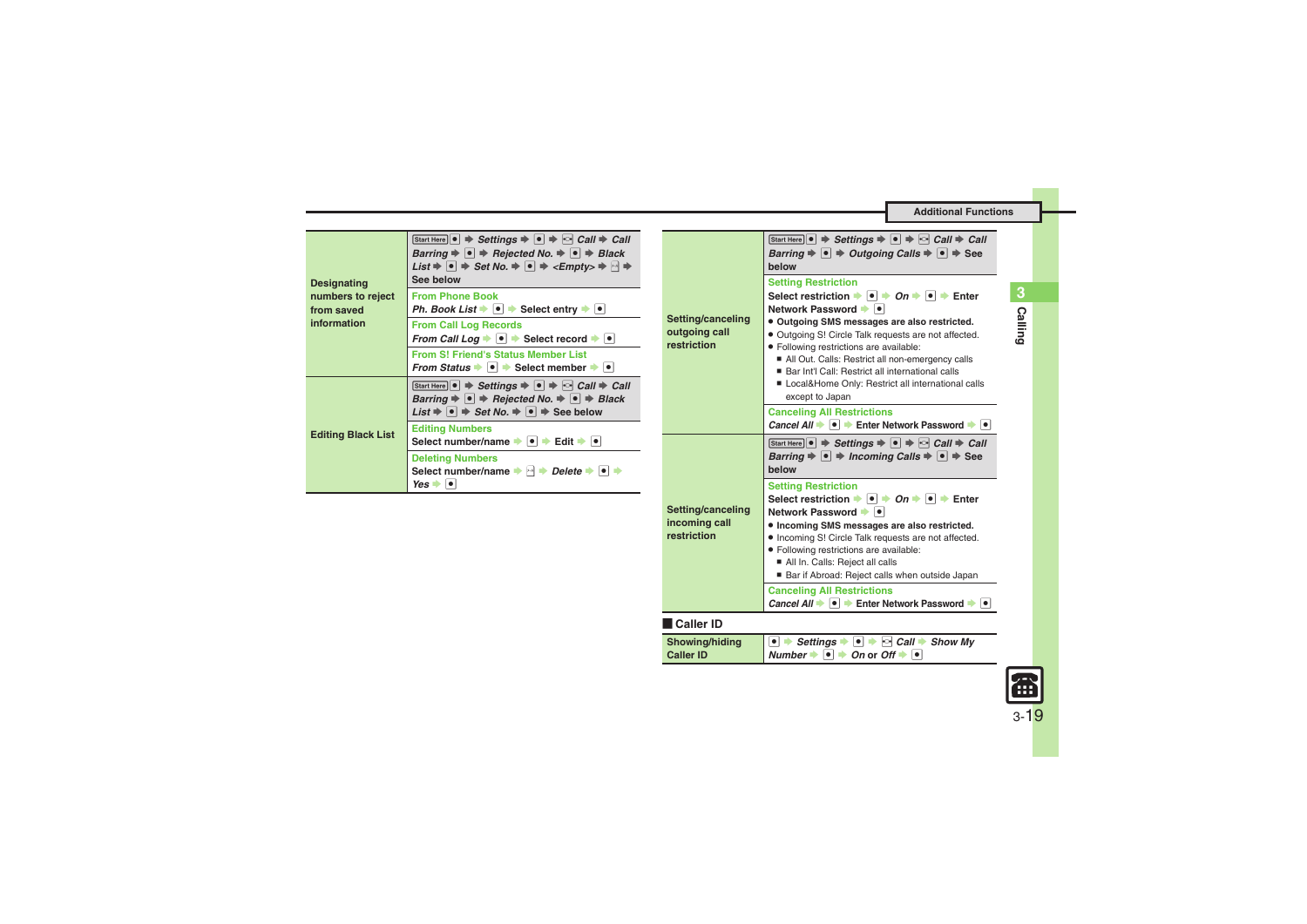| <b>Settings</b>                                                                         |                                                                                                                                                                                                                                                                                                                                                    |  |
|-----------------------------------------------------------------------------------------|----------------------------------------------------------------------------------------------------------------------------------------------------------------------------------------------------------------------------------------------------------------------------------------------------------------------------------------------------|--|
| Voice Call                                                                              |                                                                                                                                                                                                                                                                                                                                                    |  |
| <b>Answering Voice</b><br><b>Calls automatically</b><br>when using<br><b>Headphones</b> | Start Here $\bullet \Rightarrow$ Settings $\Rightarrow \bullet \Rightarrow$ $\circ$ Call $\Rightarrow$ Auto<br>Answer $\Rightarrow$ $\bullet$ $\Rightarrow$ Enter Handset Code $\Rightarrow$ $\bullet$ $\Rightarrow$<br>See below                                                                                                                  |  |
|                                                                                         | <b>Activating Auto Answer</b><br>Switch On/Off $\blacktriangleright$ $\lceil \bullet \rceil$ $\blacktriangleright$ On $\blacktriangleright$ $\lceil \bullet \rceil$<br>. When Auto Answer is active, Auto Answer tone sounds<br>after ringtone even in Manner mode; cancel afterward.                                                              |  |
|                                                                                         | <b>Changing Ring Time</b><br>Answer Time $\rightarrow \bullet$ $\rightarrow$ Enter time $\rightarrow \bullet$                                                                                                                                                                                                                                      |  |
| Video Call                                                                              |                                                                                                                                                                                                                                                                                                                                                    |  |
| <b>Sending External</b><br>Camera image<br>when initiating<br><b>Video Calls</b>        | $\bullet$ $\Rightarrow$ Settings $\bullet$ $\bullet$ $\Rightarrow$ $\circ$ Call $\Rightarrow$ Video Call $\Rightarrow$<br>• Camera Picture • • Pefault Image •<br>$\bullet$ $\bullet$ External Camera $\bullet$ $\bullet$                                                                                                                          |  |
| <b>Disabling</b><br><b>Loudspeaker for</b><br><b>Video Calls</b>                        | $\bullet$ $\Rightarrow$ Settings $\bullet$ $\bullet$ $\Rightarrow$ $\circ$ Call $\Rightarrow$ Video Call $\Rightarrow$<br>$\bullet$ $\bullet$ Loudspeaker $\bullet$ $\bullet$ $\bullet$ Off $\bullet$ $\bullet$                                                                                                                                    |  |
| <b>Muting Microphone</b><br>when initiating<br><b>Video Calls</b>                       | $\bullet$ $\Rightarrow$ Settings $\bullet$ $\bullet$ $\Rightarrow$ $\circ$ Call $\Rightarrow$ Video Call $\Rightarrow$<br>$\bullet$ $\bullet$ Mute Mic. $\bullet$ $\bullet$ $\bullet$ On $\bullet$ $\bullet$                                                                                                                                       |  |
| Changing<br><b>Alternative Image</b><br>that is sent when<br>initiating Video Calls     | $\bullet$ $\Rightarrow$ Settings $\bullet$ $\bullet$ $\Rightarrow$ $\circ$ Call $\Rightarrow$ Video Call $\Rightarrow$<br>• $\rightarrow$ Camera Picture $\rightarrow$ • Alt. Image $\rightarrow$ •<br>Select folder $\bigtriangledown$ $\bigtriangledown$ Select file $\bigtriangledown$ $\bigtriangledown$ $\bigtriangledown$ $\bigtriangledown$ |  |
| <b>Changing quality</b><br>of Incomina/<br><b>Outgoing Images</b>                       | • Settings $\rightarrow$ • $\rightarrow$ $\odot$ Call $\rightarrow$ Video Call $\rightarrow$<br>In Pict. Qity or Out Pict. Qity $\rightarrow$ $\bullet$<br>$\bullet$ $\vdash$<br>Select quality $\bullet$ $\bullet$                                                                                                                                |  |

|                          | Settings $\rightarrow \bullet$ $\rightarrow \bullet$ Call $\rightarrow$ Video Call $\rightarrow$                                             |
|--------------------------|----------------------------------------------------------------------------------------------------------------------------------------------|
| Setting image that       | $\bullet$ $\Rightarrow$ Hold Pict. $\Rightarrow$ $\boxed{\bullet}$ $\Rightarrow$ Select folder $\Rightarrow$ $\boxed{\bullet}$ $\Rightarrow$ |
| is sent while call is    | Select file $\rightarrow$ $\rightarrow$                                                                                                      |
| on hold                  | • Omit file selection step when using Customized                                                                                             |
|                          | Screen images.                                                                                                                               |
|                          | → Settings → $\bullet$ → $\odot$ Call → Video Call →                                                                                         |
| <b>Setting Backlight</b> | $\bullet$ $\rightarrow$ <i>Backlight</i> $\rightarrow$ $\bullet$ $\rightarrow$ Select option $\rightarrow$ $\bullet$                         |
| status                   | • Selecting <b>Normal Setting</b> applies Display Backlight                                                                                  |
|                          | setting.                                                                                                                                     |

<span id="page-19-3"></span><span id="page-19-2"></span>

<span id="page-19-1"></span><span id="page-19-0"></span>**3**